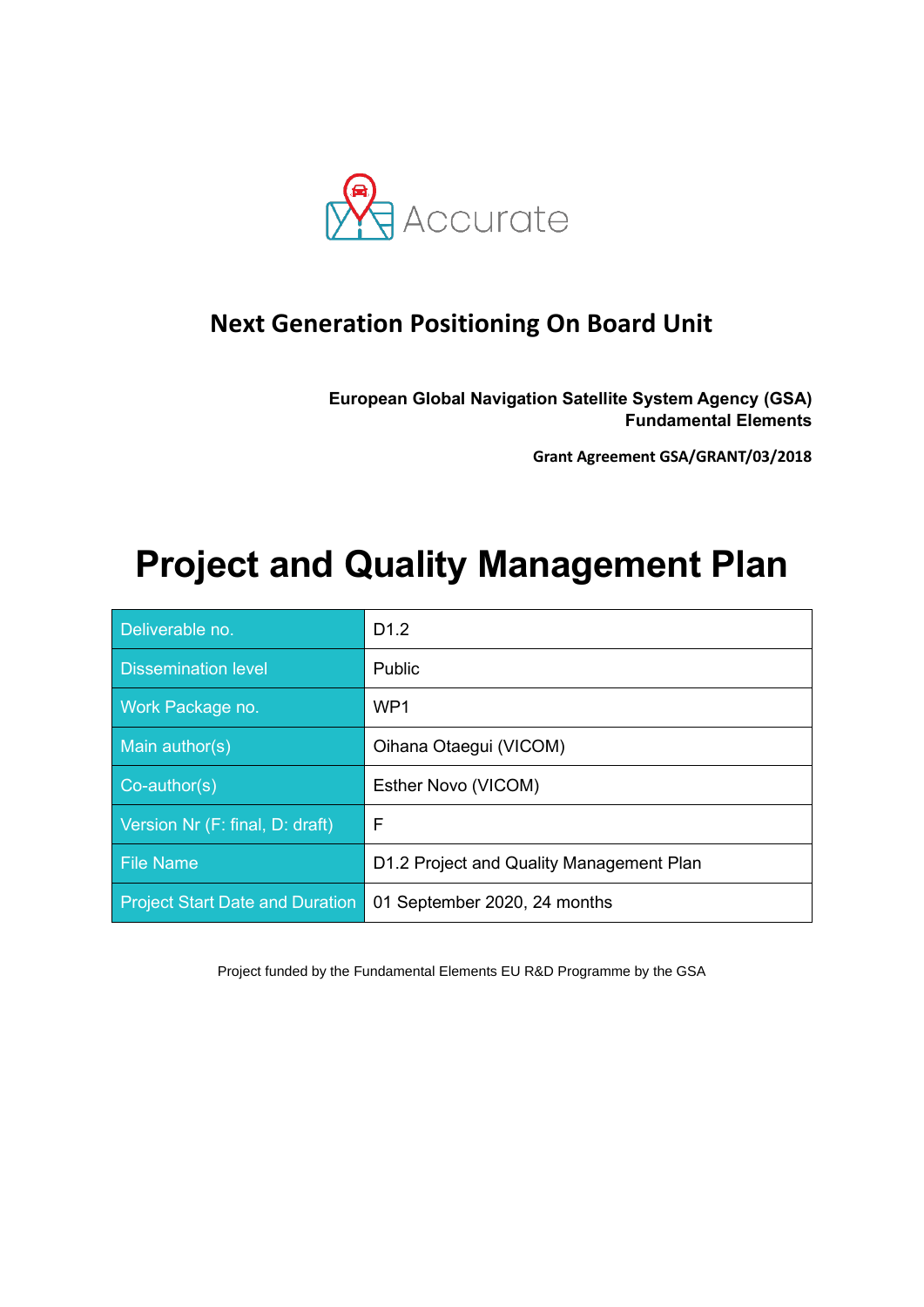

### **Document Control Sheet**

| Main author(s) or editor(s): | Oihana Otaegui Madurga                   |
|------------------------------|------------------------------------------|
| Work area:                   | WP1                                      |
| Document title:              | D1.2 Project and Quality Management Plan |

#### **Version history:**

| <b>Version</b><br>number | <b>Date</b> | <b>Main author</b>                | <b>Summary of changes</b>        |
|--------------------------|-------------|-----------------------------------|----------------------------------|
| V <sub>0.1</sub>         | 11.11.2020  | Oihana Otaegui                    | First Version of the deliverable |
| V <sub>0.2</sub>         | 20.11.2020  | <b>Esther Novo</b>                | Contributions and changes        |
|                          | 25.11.2020  | Esther<br>Novo,<br>Oihana Otaegui | Final Version of the deliverable |

#### **Approval:**

|            | <b>Name</b>            | <b>Date</b> |
|------------|------------------------|-------------|
| Prepared   | Oihana Otaegui Madurga | 25.11.2020  |
| Reviewed   | Seán Gaines            | 27.11.2020  |
| Authorised | Oihana Otaegui         | 30.11.2020  |

#### **Circulation:**

| <b>Recipient</b>           | Date of submission |
|----------------------------|--------------------|
| GSA                        | 30.11.2020         |
| <b>ACCURATE consortium</b> | 30.11.2020         |

### **Legal Disclaimer**

The information in this document is provided "as is", and no guarantee or warranty is given that the information is fit for any particular purpose. The above referenced consortium members shall have no liability for damages of any kind including without limitation direct, special, indirect, or consequential damages that may result from the use of these materials subject to any liability, which is mandatory due to applicable law. © 2020 by ACCURATE Consortium.



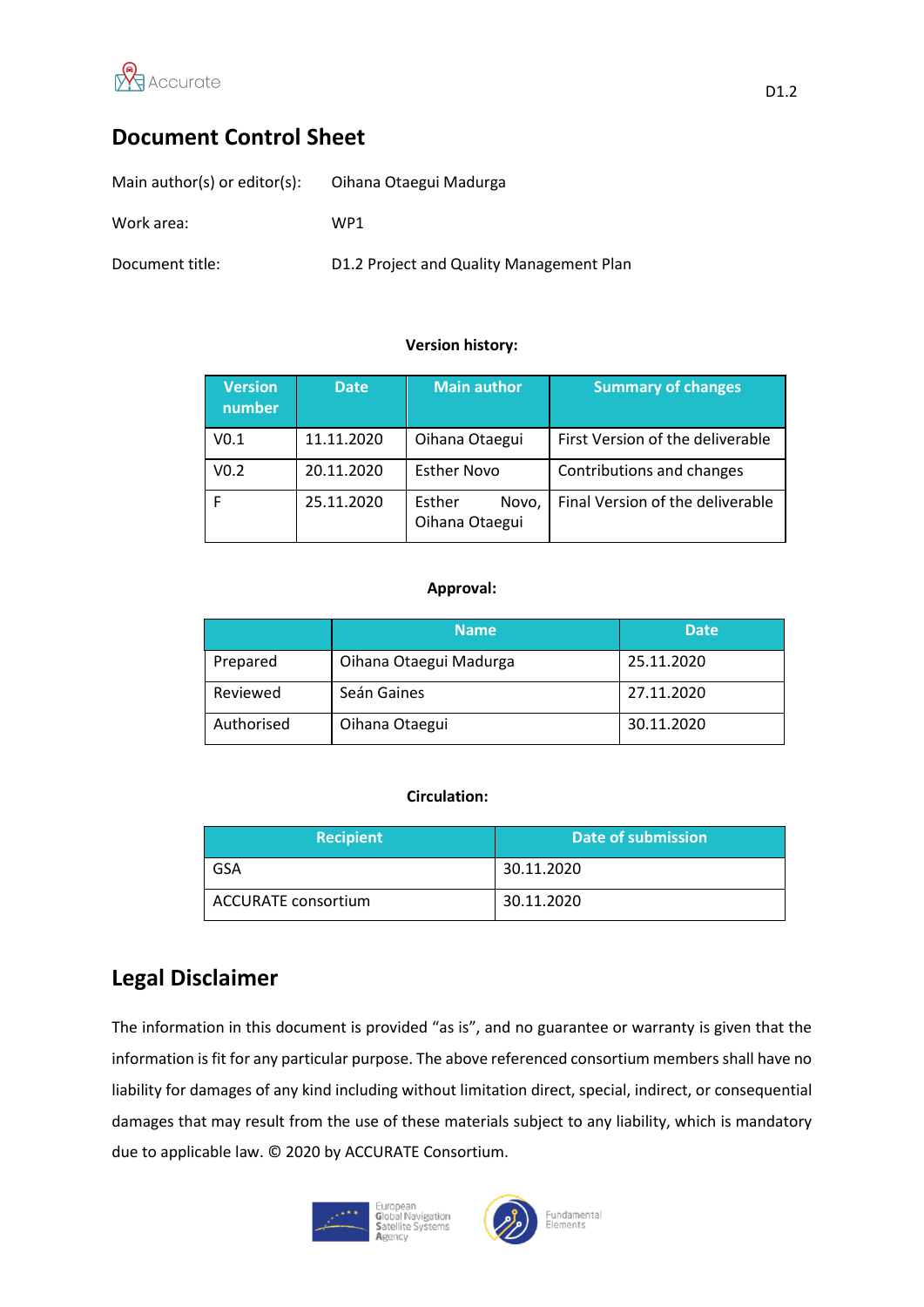

### **Contents**

| $\overline{1}$ |                                                                      |
|----------------|----------------------------------------------------------------------|
| 1.1            |                                                                      |
| 1.2            |                                                                      |
| $\mathbf{2}$   |                                                                      |
| 2.1            |                                                                      |
| 2.2            |                                                                      |
| 2.3            |                                                                      |
| 2.4            | PROJECT MANAGEMENT, ORGANISATIONAL STRUCTURE AND DECISION-MAKING  10 |
| 2.4.1          |                                                                      |
| 2.4.2          |                                                                      |
| 2.4.3          |                                                                      |
| 2.4.4          |                                                                      |
| 2.5            |                                                                      |
| 2.5.1          |                                                                      |
| 2.5.2          |                                                                      |
| 2.6            |                                                                      |
| 2.6.1          |                                                                      |
| 2.6.2          |                                                                      |
| 3              | 19                                                                   |
| 3.1            |                                                                      |
| 3.2            |                                                                      |
| 3.3            |                                                                      |
| 3.3.1          |                                                                      |
| 4              |                                                                      |



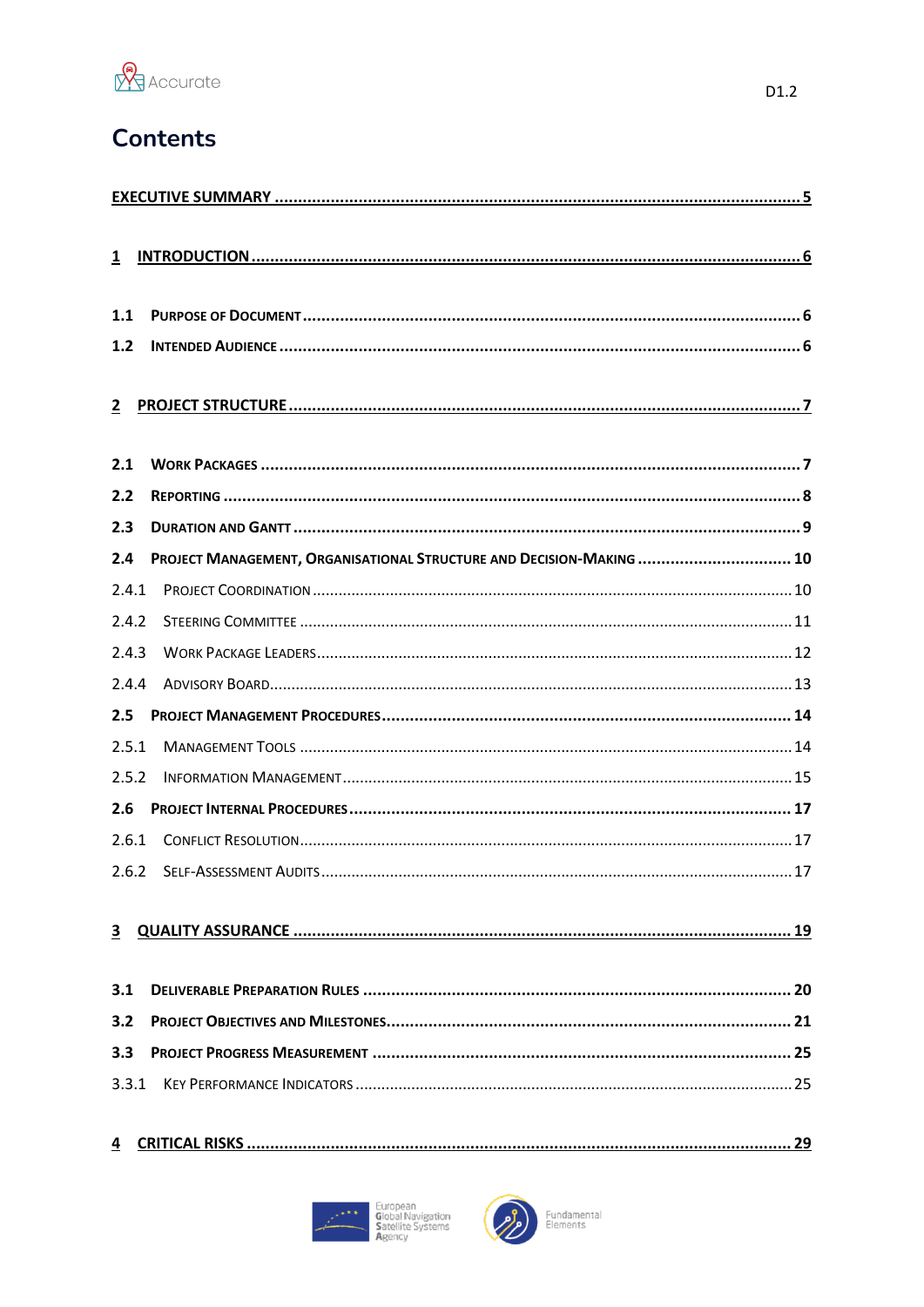

 $D1.2$ 

## **List of Figures**

|--|--|

### **List of Tables**



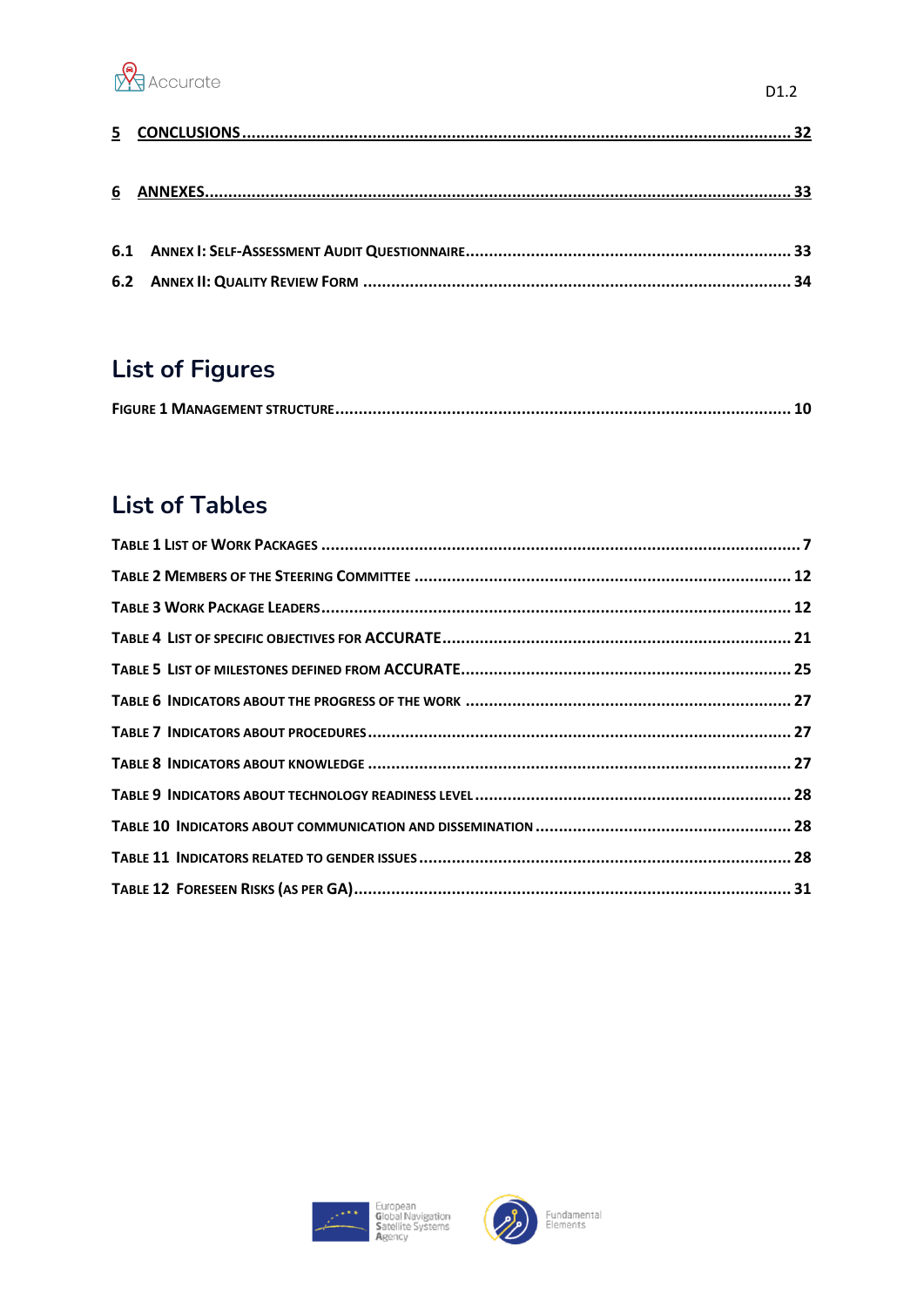

## <span id="page-4-0"></span>**Executive Summary**

The aim of this project is to develop a high precision positioning OBU, that can be integrated in systems required by any Car, Truck or Bus OEM, based on tight heterogenous sensor fusion that will be easily integrable on Automated Driving platforms for any vehicle for reaching SAE L4 and L5 automated driving levels.

ACCURATE will pave the way towards the development of a precise positioning system for high levels of automated driving SAE-L4 and L5 for many vehicle types (e.g. cars, buses, trucks) by the Development of close to production automotive onboard unit (OBU) prototype for EGNSS based positioning which will make use of the accuracy and integrity of the EGNSS components and services in a multi system and multifrequency specially taking advantage of E5a and E5b. Additionally, hybrid implementation of differential GNSS will be used as well as sensor fusion to enhance the capabilities of the positioning systems in adverse conditions. Safety-critical approach from design: certification in accordance with the automotive industry functional-safety standard ISO 26262 will be taken into account from the design phase .

As part of the ACCURATE project, WP1 has the objective of organising the management of the project. The project contains contributions from a number of partners and individual activities that will require close coordination to ensure that project milestones are satisfactorily achieved. The activities related to the management of the project will ensure the timely execution of the work plan, the proper communication between participants, the data management plan for the project, the creation of reporting and quality control structures and procedures, the representation and communication with external entities, primarily the European Global navigation Satellite Systems Agency, and all financialrelated activities concerning funds and budget allocation. In particular, Task 1.1 will ensure the smooth execution of the ACCURATE project as well as that the scientific and technical results of the project have been produced based on high quality standards.



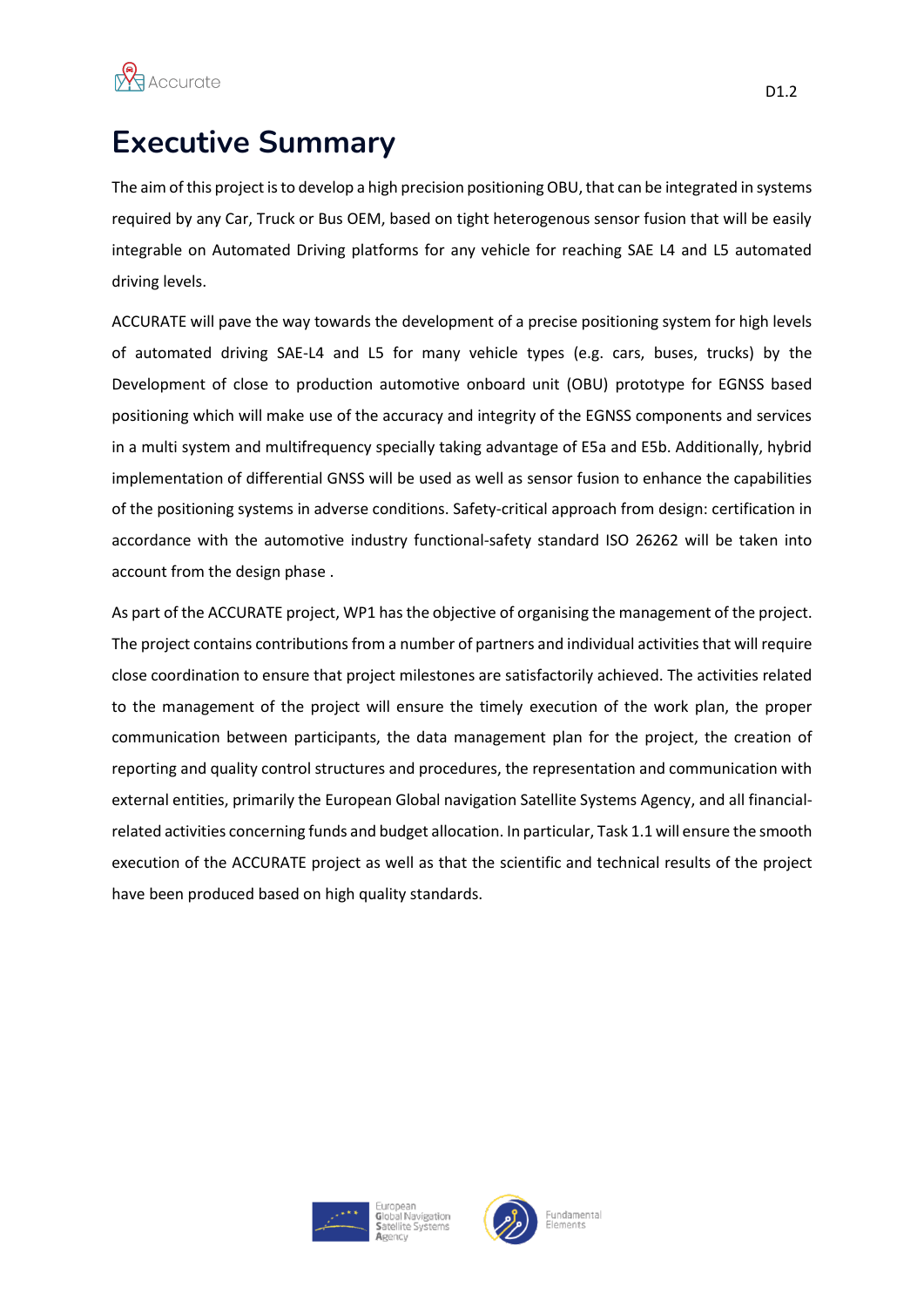

### <span id="page-5-0"></span>1 Introduction

#### <span id="page-5-1"></span>1.1 Purpose of Document

As part of WP1 within the ACCURATE Project, Task 1.1 (Project Management and Technical Coordination) involves general project leadership and coordination at the scientific and technical levels. It will ensure cohesion against the ultimate events arising during the project and entail a tight working atmosphere with the WP leaders to refine and refocus any activity if necessary. Additionally this task will efficiently monitor market needs and technical evolutions throughout the project's lifetime. It will also make sure that the project work plan is adjusted as needed in order to seek that the final results of the project are implemented in such a way that they best meet the needs of the market with the technologies available at the time. Moreover, this task will not only ensure that the scientific and technical results of the project have been produced but that this is based on high quality standards. Thus, this task includes management procedures and monitoring of the quality of the research and innovation activities carried out and a timely execution of project tasks.

As part of this task, the document D1.2 Project and Quality Management Plan (PQMP) has been delivered to two main objectives. The first one is in definitions and tools for ensuring the correct execution of the project in terms of handbook on project management. And second to ensure the project results meet the established goals. The document will be the guide on quality management for ACCURATE, including a summary of the project structure and the most relevant internal procedures, the quality assurance mechanisms for deliverable preparation, for the achievement of all specific objectives and milestones, and for the measurement of project progress, defining a set of initial key performance indicators. Finally, the critical risks for ACCURATE are also included.

The overall project and quality management plan of the project described in this deliverable is aligned with the information already provided in the Description of Action for ACCURATE.

#### <span id="page-5-2"></span>1.2 Intended Audience

The dissemination level of D1.2 is public. This document is intended to be an internal guideline for the appropriate quality management of the ACCURATE project.



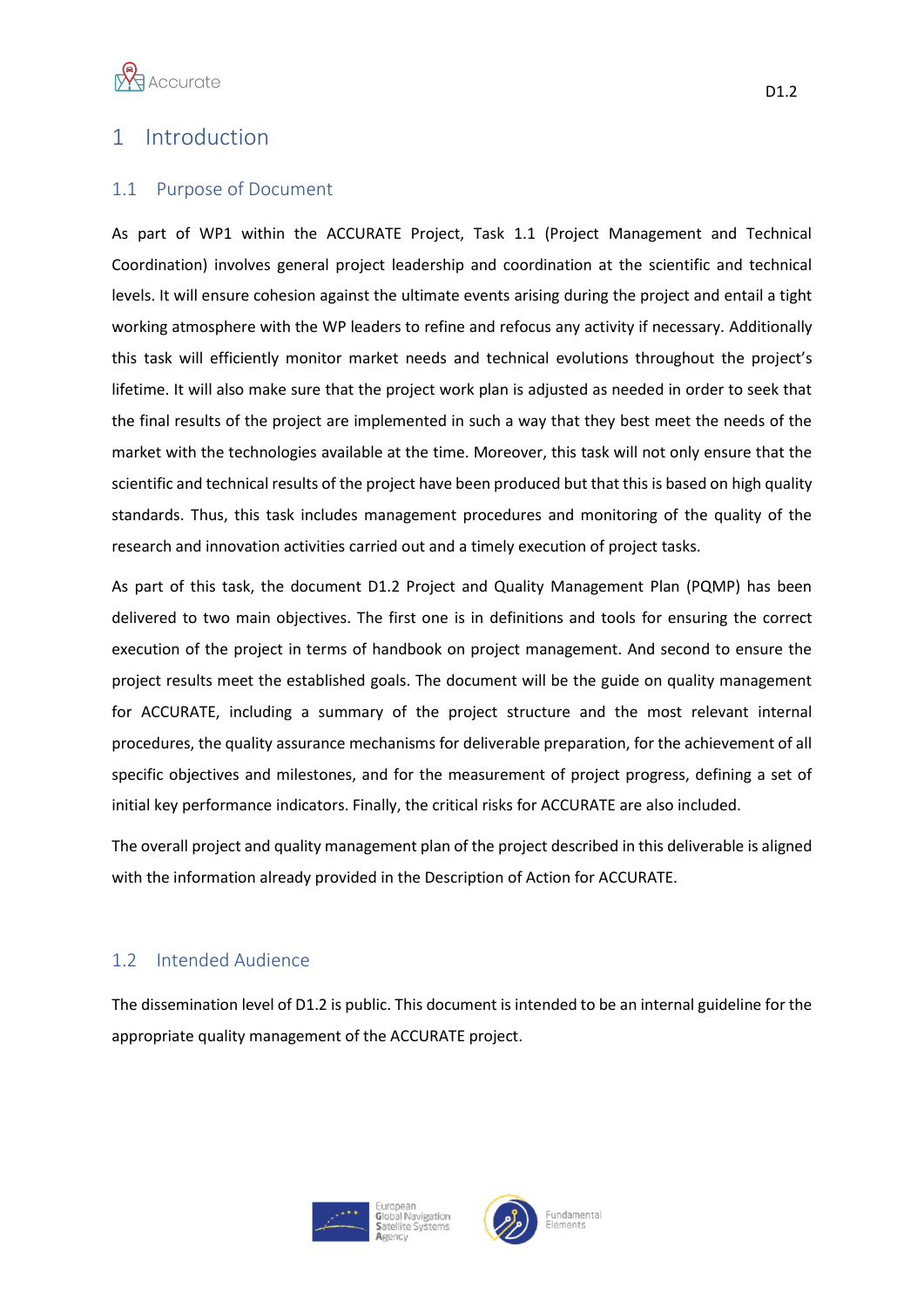

### <span id="page-6-0"></span>2 Project Structure

#### <span id="page-6-1"></span>2.1 Work Packages

ACCURATE has been organised into seven work packages, four of them dedicated to research and innovation activities, including validation and verification, two WPs gather together business strategy, exploitation and dissemination activities, and finally, WP1 deals with management and coordination of the project. This structure responds to the needs of ACCURATE and assures an efficient coordination of the work and an adequate distribution and organisation of the Consortium expertise.

| <b>WP</b>     | <b>Work Package Title</b>                                 | <b>Lead</b> |
|---------------|-----------------------------------------------------------|-------------|
| 1             | Management and Coordination                               | 1- VICOM    |
| $\mathcal{P}$ | User and System Requirements                              | 6 – VALEODE |
| 3             | System design                                             | $1 - VICOM$ |
| 4             | Development and Integration                               | 6 – VALEODE |
| 5             | Validation and Verification                               | $5 - NC$    |
| 6             | <b>Business Strategy Definition and</b><br>Implementation | 6 – VALEODE |
| 7             | Dissemination and Stakeholder<br>Engagement               | 1 - VICOM   |

|  |  |  | <b>Table 1 List of Work Packages</b> |
|--|--|--|--------------------------------------|
|--|--|--|--------------------------------------|

The entire work plan is structured in a cyclical approach, consisting of two planned cycles. Each cycle starts with a requirement definition stage (WP2), followed by system design (WP3) and development and integration tasks (WP4). Each cycle ends up with an evaluated prototype (WP5). The obtained results will feed the requirements definition stage of the next cycle (WP2-5), where all stages are revised according to the test reports.

The project will develop a first prototype for quick testing and concept validation. Functionalities and services will gradually be built into this prototype during the final cycle. This methodology, with development oriented toward the end user and marked needs, is designed to swiftly approach the market and ease the exploitation of the solution after the end of the project.



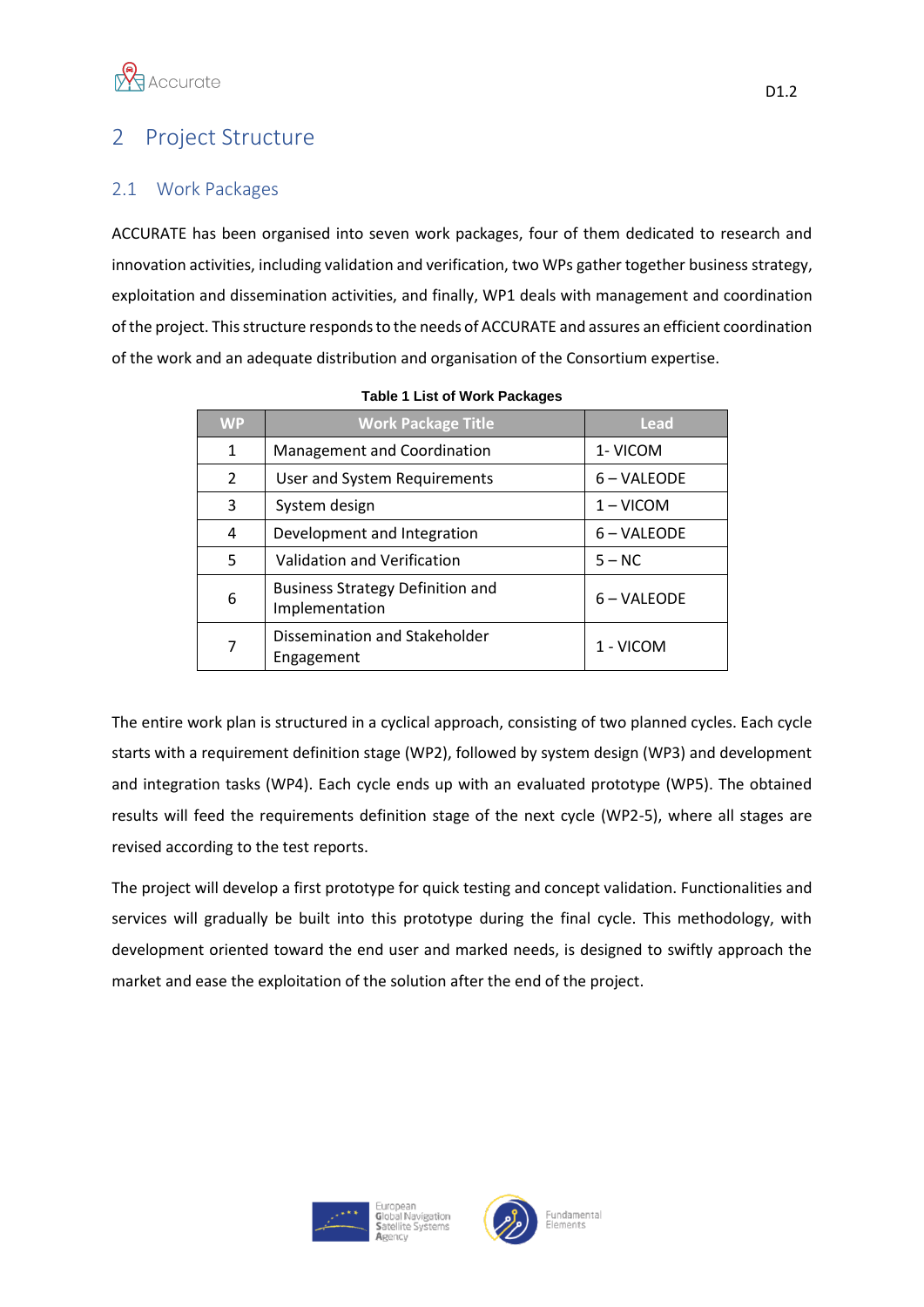

### <span id="page-7-0"></span>2.2 Reporting

In order to keep track of the progress of the ACCURATE project, internal Periodic Reports will be prepared every six months. This reports will be checked by the Coordinator (VICOM) to check the progress and to detect any potential risk or deviations:

- Interim reports will be prepared by the Consortium for internal checks: M6, M12, M18 and M24
- Two official Periodic Reports will be submitted to the GSA: M12, and M24.

The Periodic Report for each period (including the final one) shall address both the technical and the administrative aspects of the project. It shall consist of sections described as follows:

- Publishable summary
- Core of the report
- Project objectives for the period
- Work progress and achievements during the period
- Project management
- Deliverables and milestones tables
- Explanation of the use of the resources
- Financial statements
- Certificates on financial statements when required





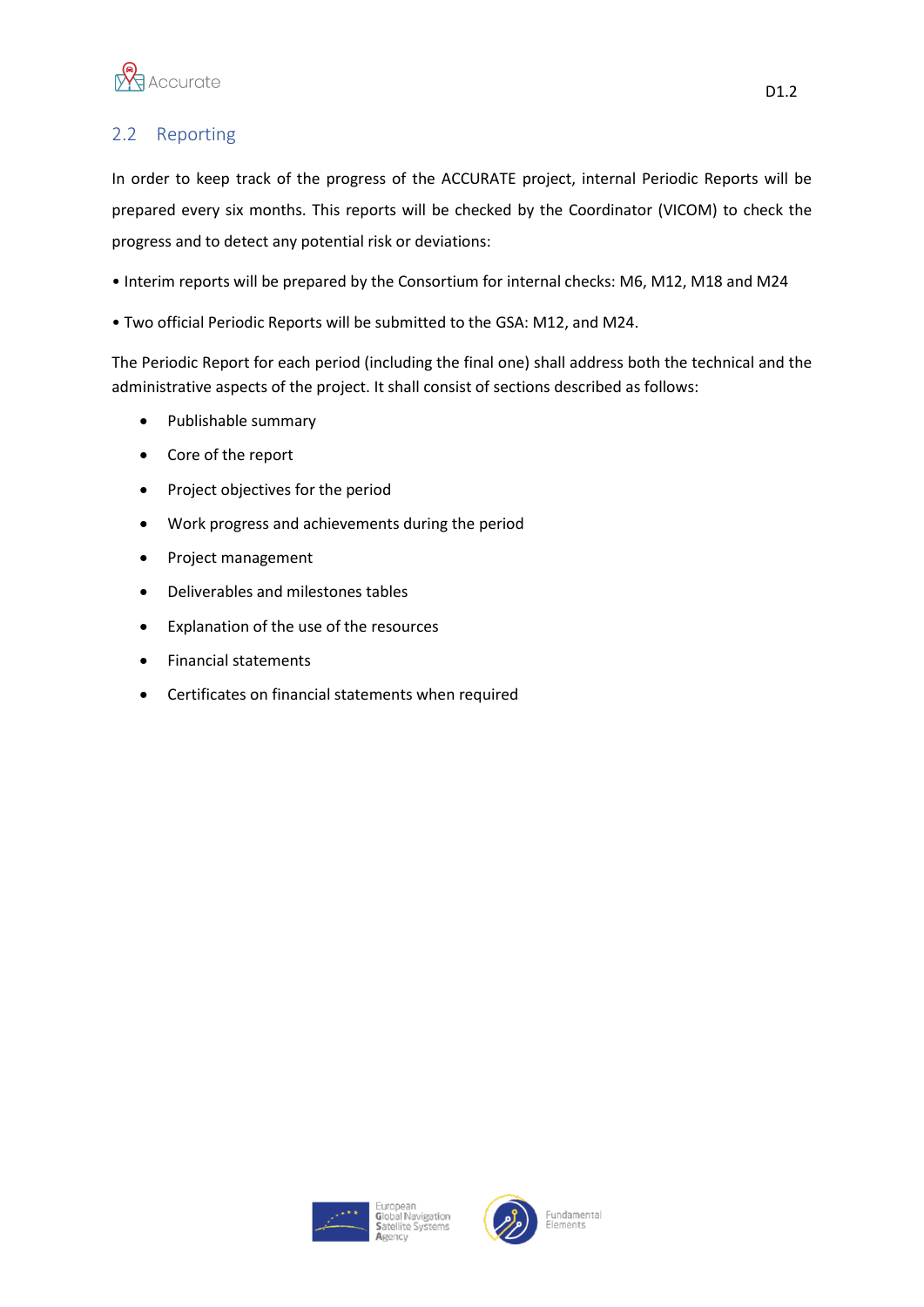

D<sub>1.2</sub>

### 2.3 Duration and Gantt

The ACCURATE project has a duration of 24 months (from the 1<sup>st</sup> of September 2020 to the 31<sup>st</sup> of August 2022).

<span id="page-8-0"></span>

|                                                                                                          |              |                                                                                                                                                                           | PHASE 1            |  |                      |                           |  | PHASE <sub>2</sub> |  |                             |
|----------------------------------------------------------------------------------------------------------|--------------|---------------------------------------------------------------------------------------------------------------------------------------------------------------------------|--------------------|--|----------------------|---------------------------|--|--------------------|--|-----------------------------|
|                                                                                                          |              | sept-20 oct-20 nov-20 dic-20 ene-21 feb-21 mar-21 abr-21 may-21 jun-21 jul-21 ago-21 sept-21 oct-21 nov-21 dic-21 ene-22 feb-22 mar-22 abr-22 may-22 jun-22 jul-22 ago-22 |                    |  |                      |                           |  |                    |  |                             |
| <b>WP1 Management and Coordination</b>                                                                   |              |                                                                                                                                                                           |                    |  |                      |                           |  |                    |  |                             |
| Task 1.1 Project management and technical coordination                                                   |              |                                                                                                                                                                           |                    |  |                      |                           |  |                    |  |                             |
| Task 1.2 Legal, financial and administrative management                                                  |              |                                                                                                                                                                           |                    |  |                      |                           |  |                    |  |                             |
| Task 1.3 Innovation and IPR management                                                                   |              |                                                                                                                                                                           |                    |  |                      |                           |  |                    |  |                             |
| Task 1.4 Data and privacy management                                                                     |              |                                                                                                                                                                           |                    |  |                      |                           |  |                    |  |                             |
| Task 1.5 Quality management                                                                              |              |                                                                                                                                                                           |                    |  |                      |                           |  |                    |  |                             |
| VP2 User and System Requirements                                                                         |              |                                                                                                                                                                           |                    |  |                      |                           |  |                    |  |                             |
| Task 2.1 Gathering of user requirements                                                                  |              |                                                                                                                                                                           |                    |  |                      |                           |  |                    |  |                             |
| Task 2.2 Definition of Operational Design Domain                                                         |              |                                                                                                                                                                           |                    |  |                      |                           |  |                    |  |                             |
| Task 2.3 Definition of functional requirements                                                           |              |                                                                                                                                                                           |                    |  |                      |                           |  |                    |  |                             |
| Task 2.4 Definition of performance requirements                                                          |              |                                                                                                                                                                           |                    |  |                      |                           |  |                    |  |                             |
| Task 2.5 Definition of the validation and verification requirements for certification                    |              |                                                                                                                                                                           |                    |  |                      |                           |  |                    |  |                             |
| <b>NP3 System Design</b>                                                                                 |              |                                                                                                                                                                           |                    |  |                      |                           |  |                    |  |                             |
| Task 3.1 System architecture design                                                                      |              |                                                                                                                                                                           |                    |  |                      |                           |  |                    |  |                             |
| Task 3.2 Hardware architecture design                                                                    |              |                                                                                                                                                                           |                    |  |                      |                           |  |                    |  |                             |
| Task 3.3 Software architecture design                                                                    |              |                                                                                                                                                                           |                    |  |                      |                           |  |                    |  |                             |
| Task 3.4 Software unit design                                                                            |              |                                                                                                                                                                           |                    |  |                      |                           |  |                    |  |                             |
| Task 3.5 Software in the Loop validation architecture design                                             |              |                                                                                                                                                                           |                    |  |                      |                           |  |                    |  |                             |
| Task 3.6 Hardware in the Loop validation architecture design                                             |              |                                                                                                                                                                           |                    |  |                      |                           |  |                    |  |                             |
|                                                                                                          |              |                                                                                                                                                                           |                    |  |                      |                           |  |                    |  |                             |
| WP4 Development and Integration                                                                          |              |                                                                                                                                                                           |                    |  |                      |                           |  |                    |  |                             |
| Task 4.1 Development and integration of OBU's software components                                        |              |                                                                                                                                                                           |                    |  |                      |                           |  |                    |  |                             |
| Task 4.2 Development and integration of OBU's hardware components<br>Task 4.3 Implementation of testbeds |              |                                                                                                                                                                           |                    |  |                      |                           |  |                    |  |                             |
|                                                                                                          |              |                                                                                                                                                                           |                    |  |                      |                           |  |                    |  |                             |
| Task 4.4 Development of demostration kit                                                                 |              |                                                                                                                                                                           |                    |  |                      |                           |  |                    |  |                             |
| <b>VP5 Validation and Verification</b>                                                                   |              |                                                                                                                                                                           |                    |  |                      |                           |  |                    |  |                             |
| Task 5.1 Definition of validation and verification approach<br>Task 5.2 Functional validation            |              |                                                                                                                                                                           |                    |  |                      |                           |  |                    |  |                             |
| Task 5.3 Performance verification                                                                        |              |                                                                                                                                                                           |                    |  |                      |                           |  |                    |  |                             |
|                                                                                                          |              |                                                                                                                                                                           |                    |  |                      |                           |  |                    |  |                             |
| Task 5.4 L4 autonomous driving functionality trials in different scenarios (urban/interurban/highway)    |              |                                                                                                                                                                           |                    |  |                      |                           |  |                    |  |                             |
| VP6 Business Strategy Definition and Implementation                                                      |              |                                                                                                                                                                           |                    |  |                      |                           |  |                    |  |                             |
| Task 6.1 Market research and stakeholder mapping analysis                                                |              |                                                                                                                                                                           |                    |  |                      |                           |  |                    |  |                             |
| Task 6.2 Business plan definition and implementation                                                     |              |                                                                                                                                                                           |                    |  |                      |                           |  |                    |  |                             |
| Task 6.3 Certification and standarisation promotion                                                      |              |                                                                                                                                                                           |                    |  |                      |                           |  |                    |  |                             |
| VP7 Dissemination and Stakeholder Engagement                                                             |              |                                                                                                                                                                           |                    |  |                      |                           |  |                    |  |                             |
| Task 7.1 Dissemination plan definition                                                                   |              |                                                                                                                                                                           |                    |  |                      |                           |  |                    |  |                             |
| Task 7.2 Website, project materials and identity branding                                                |              |                                                                                                                                                                           |                    |  |                      |                           |  |                    |  |                             |
| Task 7.3 Scientific and industrial dissemination                                                         |              |                                                                                                                                                                           |                    |  |                      |                           |  |                    |  |                             |
| Task 7.4 Advisory Board setup and management                                                             |              |                                                                                                                                                                           |                    |  |                      |                           |  |                    |  |                             |
| Task 7.5 Final demostration preparation, execution and dissemination                                     |              |                                                                                                                                                                           |                    |  |                      |                           |  |                    |  |                             |
|                                                                                                          | M1: Kick Off |                                                                                                                                                                           | M2: OBU req & arch |  |                      |                           |  |                    |  |                             |
|                                                                                                          |              |                                                                                                                                                                           |                    |  |                      |                           |  |                    |  |                             |
|                                                                                                          |              |                                                                                                                                                                           |                    |  |                      | M3: Prototype 1 val & ver |  |                    |  | M5: Prototype 2 val & ver   |
|                                                                                                          |              |                                                                                                                                                                           |                    |  |                      |                           |  |                    |  |                             |
| <b>Project Milestones</b>                                                                                |              |                                                                                                                                                                           |                    |  |                      |                           |  |                    |  | z.                          |
|                                                                                                          |              |                                                                                                                                                                           |                    |  |                      |                           |  |                    |  |                             |
|                                                                                                          |              |                                                                                                                                                                           |                    |  | M4: Diss & Buss Plan |                           |  |                    |  | M6: Diss & Buss Res & Final |
|                                                                                                          |              |                                                                                                                                                                           |                    |  |                      |                           |  |                    |  | Event                       |
|                                                                                                          |              |                                                                                                                                                                           |                    |  | x                    |                           |  |                    |  | ম                           |
|                                                                                                          |              |                                                                                                                                                                           |                    |  |                      |                           |  |                    |  |                             |
|                                                                                                          |              |                                                                                                                                                                           |                    |  |                      |                           |  |                    |  |                             |
|                                                                                                          |              |                                                                                                                                                                           |                    |  |                      |                           |  |                    |  |                             |



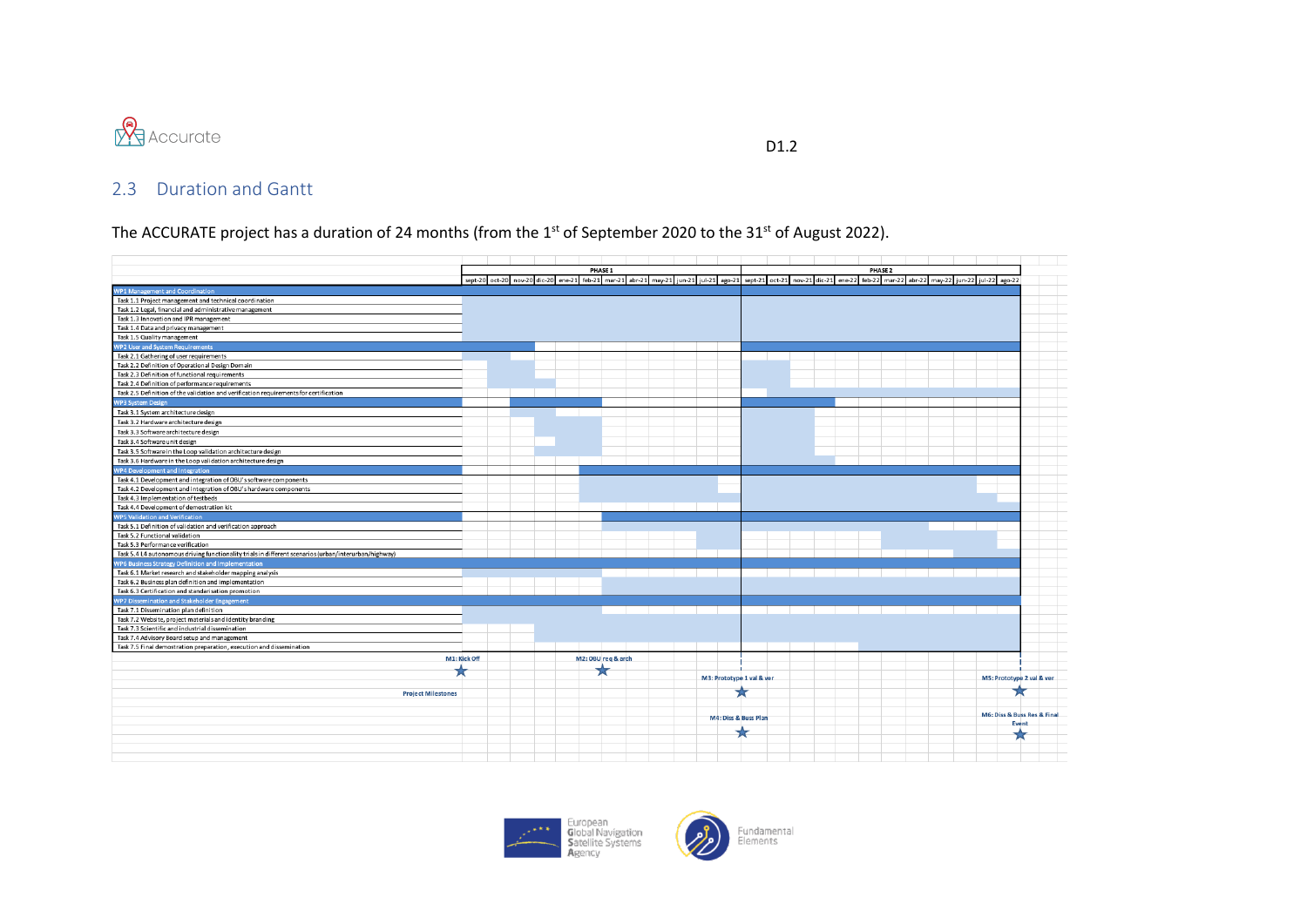#### <span id="page-9-0"></span>2.4 Project Management, Organisational Structure and Decision-Making

A management structure has been defined to ensure control of the project activities. Partner responsibilities, tasks and expected results have been defined before the start of the project to avoid grey areas and misunderstandings. The proposed project management structure and procedures are designed to provide leadership to enable the project to achieve its objectives, goals and to represent a framework for making structural decisions. It will provide effective co-operation between the various stakeholders and will offer opportunities for supporting innovative initiatives. It will include measures for continuous consultation with external stakeholders to discuss and confirm vision, directions and agree priorities. Provisions will also be made for the management of knowledge, protection of intellectual property rights and other innovation-related activities arising in the project.



**Figure 1 Management structure**

#### <span id="page-9-2"></span><span id="page-9-1"></span>2.4.1 Project Coordination

The project coordinator VICOM has the responsibility for the overall coordination of the ACCURATE project. VICOM is in charge of all the administrative, contractual and financial management of the project constituting the direct interface between the project and the GSA. Activities which will be carried by VICOM for the entire duration of the project are the following:

- Interface between the consortium and the GSA.
- Coordinate all technical activities and detect deviations.
- Convene the Grant Agreement.
- Design and application of management tools (processes, communication, task assignment, etc.).
- Organisation of meetings of the various management bodies, preparation of the minutes.
- Chair the Steering Committee (SC).
- Prepare and follow-up all plenary project meetings (notification, agenda, chairing and reporting).



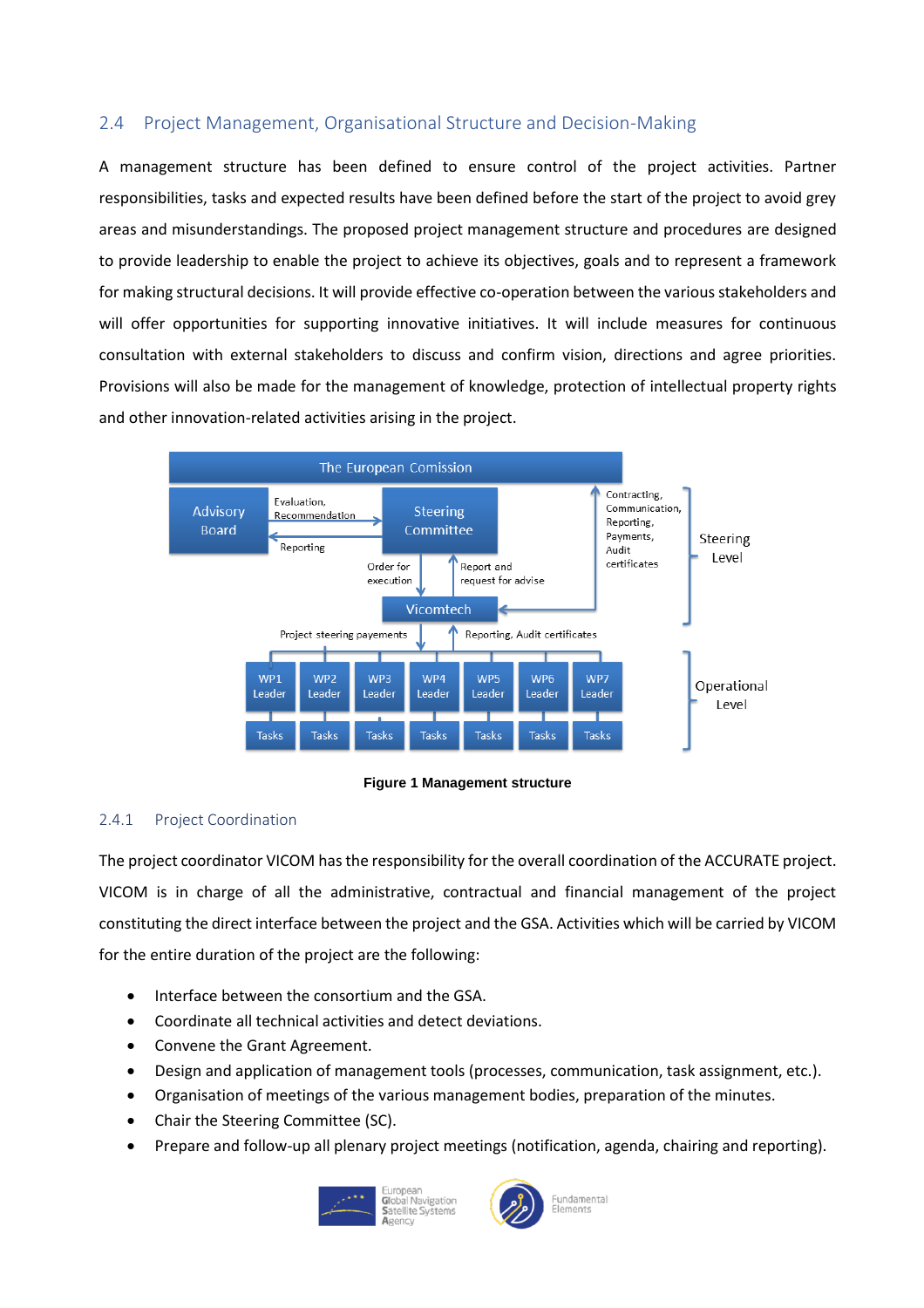

- Monitor project progress, workload consumption and costs related to the budget.
- Technical follow-up, monitoring of project progress and risk assessment (follow up of project indicators such as GANTT chart, milestones and deliverables tables, risk register, as well as quality control through the Steering Committee).
- Checking and approving the documents generated in the project.
- Keep partners informed about project progress.
- Manage reporting to the commission and serve as the administrative liaison to the GSA as project secretary and archive.
- Work on deliverables and submission for ensuring a quality process.
- Management tasks implementation.

VICOM as the leading party within the ACCURATE project will spread the idea of excellence and its wide experience in the field of international cooperation throughout the project and will guide the partners by issuing appropriate rules for team working and assuring quality in the project. Within the Project Management Team, four roles have been defined:

- The Project Manager (PM), who is the ultimate reference for the overall responsibility for the organisation, planning and control monitoring of the quality of the technical achievements. This person acts as the interface with the European Commission. The PM will be Dr. Oihana Otaegui.
- The Technical Manager (TM) will assist the Project Manager in organisation, planning, and control of the project, as well as monitoring technical achievements. The TM oversees all interactions between WPs. The TM will be Dr. Marcos Nieto.
- The Administrative Manager (AM) will assist, support and advise the related to legal, financial and contractual aspects of the project. The AM in ACCURATE will be Seán Gaines.
- The Innovation Manager (IM) will coordinate the work of all partners as well as the Advisory Board to ensure that the project results can be optimally exploited and commercialised. The IM for the project will be Esther Novo.

#### <span id="page-10-0"></span>2.4.2 Steering Committee

The ACCURATE Steering Committee (SC) is comprised of a representative of each partner taking part in the project and chaired by the Project Coordinator. The aim of this committee will be to advise and support the Project Coordinator's decisions on operational and management issues.

Where appropriate, the SC will try to resolve conflicts as they arise, otherwise it will refer the matter to the Coordinator with the necessary recommendations. The board will be responsible for all decisions of general nature within the frame of the EC contract and the Consortium Agreement, including:





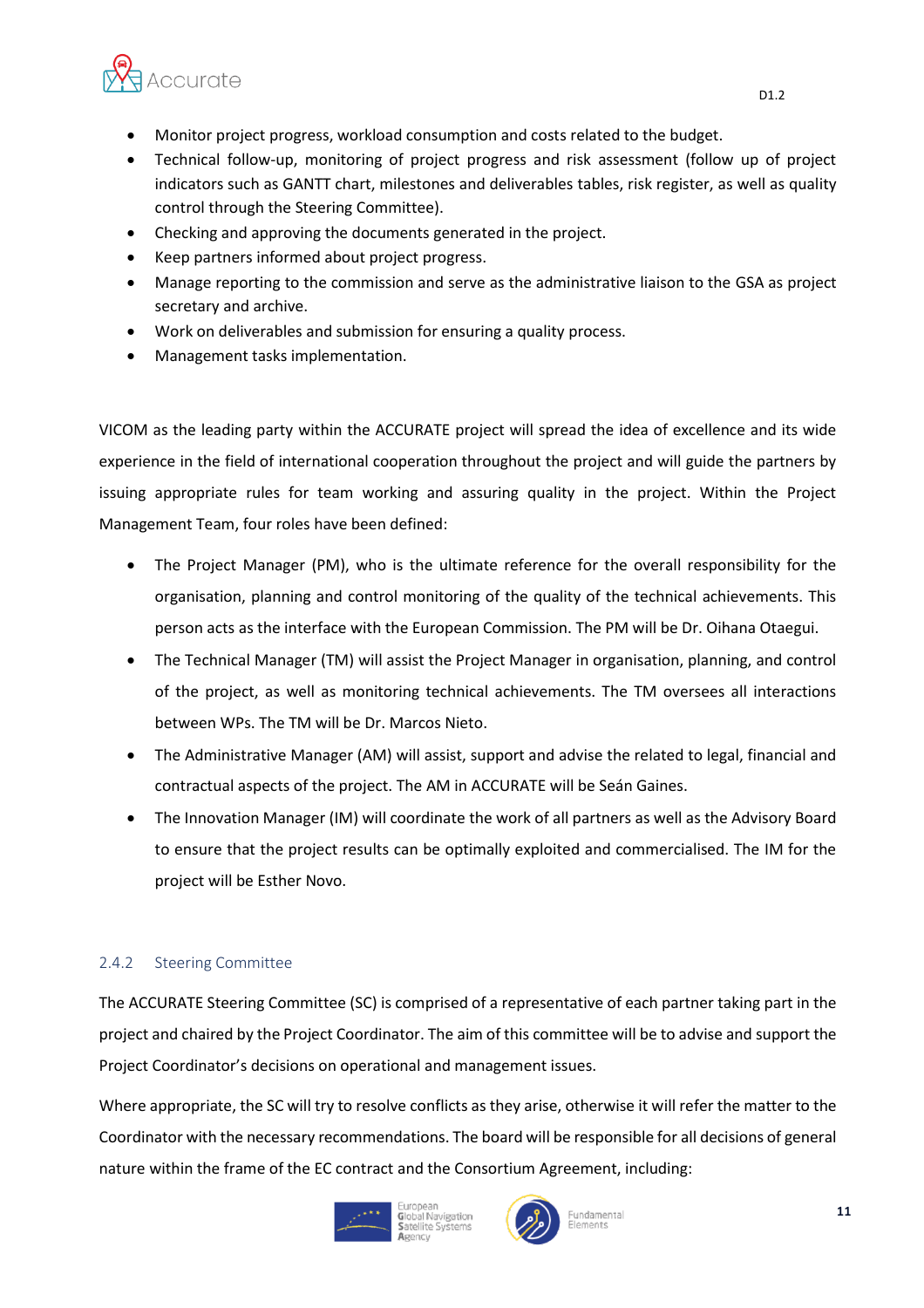

- Any expenditure (except those already agreed upon in the budget).
- Any major change in the nature of the project.
- The preparation of the budget and any proposed amendments.
- Any transaction between the consortium and a third party.
- Ownership and access rights of the results.

The decisions within the management board will be taken preferably by consensus. In the case of disagreements, the decision will be put to a unanimous vote of all representatives, being necessary a simple majority.

| No | <b>Beneficiary</b> | <b>SC Representative</b> |  |
|----|--------------------|--------------------------|--|
| 1  | <b>VICOM</b>       | Oihana Otaegui           |  |
| 2  | <b>FDC</b>         | Alexandre Alien          |  |
| 3  | <b>INT</b>         | Gwenaël Dunand           |  |
|    | NC.                | <b>Martin Grzebellus</b> |  |
| 5  | VALEOFR            | Benazouz Bradaï          |  |
|    | VALEODE            | Johannes Petzold         |  |

#### **Table 2 Members of the Steering Committee**

#### <span id="page-11-0"></span>2.4.3 Work Package Leaders

The Work Package Leader (WPL) is responsible for the coordination of the technical work within a WP. In conjunction with the Project Coordinator and the relevant partners for each work package, the work package leader is responsible for the follow up of the work in compliance with the objectives and general scope of work as agreed by the partners. He or she will chair corresponding meetings and is responsible for estimating the resources required for the various work packages/tasks and drawing up suitably detailed programmes for executing the work and for producing the deliverables. These will be agreed with the participating partners and the Project Coordinator. Bi-weekly project follow-up meeting are organized between the Coordinator and each WP leader to check the status of the work.

| <b>No</b>       | <b>WP Leader</b>    | <b>Organisation</b> |
|-----------------|---------------------|---------------------|
| WP1             | Oihana Otaegui      | 1- VICOM            |
| WP2             | <b>Markus Bach</b>  | 6 – VALEODE         |
| WP3             | <b>Marcos Nieto</b> | $1 - VICOM$         |
| WP4             | <b>Markus Bach</b>  | 6 – VALEODE         |
| WP5             | <b>Paulo Mendes</b> | $4 - NC$            |
| WP <sub>6</sub> | Ramsundar Kandasamy | 6 – VALEODE         |
| WP7             | <b>Esther Novo</b>  | $1 - VICOM$         |

*\*Tentative at this stage of the project.*



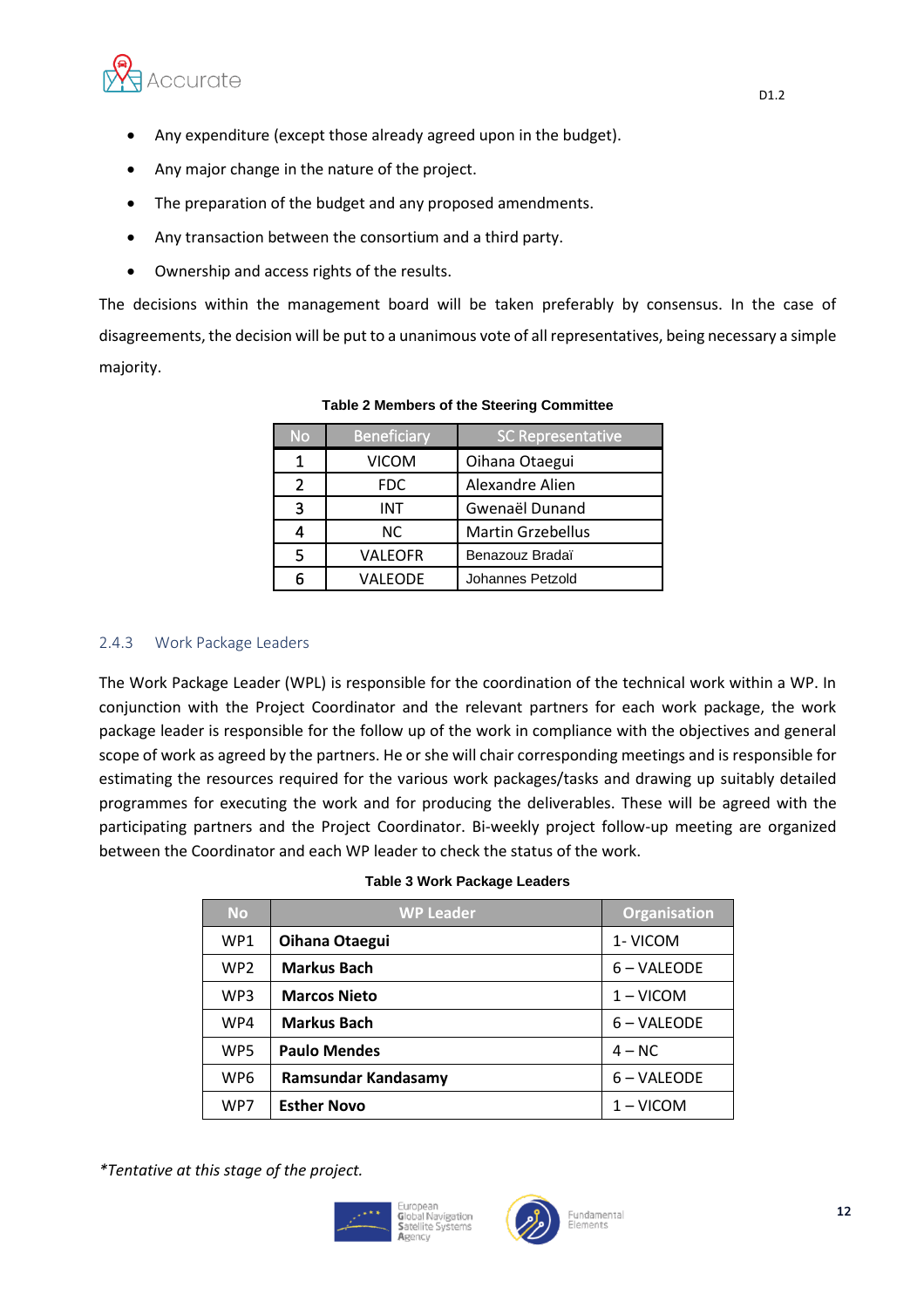

#### <span id="page-12-0"></span>2.4.4 Advisory Board

The Advisory Board (AB) will be setup by VICOM in T7.4. The role of the advisory group is to complement the technical and user requirements and the architecture, and to participate in project dissemination and communication tasks. The Advisory Board will be funded under the Coordinator's budget. The Advisory Board consists of representatives and organisations aligned with the different fields of expertise related to ACCURATE especially end users.

The list of Member of the AB will be updated throughout the lifetime of the project but prior to the stating of the project the following entitles have shown their interest in participating as members of the Advisory Board:

- AUDI AG Ingolstadt
- PSA, Paris France
- JLR Innovation Centre Ireland
- BMW Group Munich
- PSA DRIA paris
- SEAT- VW Group Spain

Additionally, the ACCURATE project has the following Letters of Interest to monitor the results and achievements of the project. These partners will be invited to some specific activities during the project execution

- CEREMA Centre d'études et d'expertise sur les risques, l'environment, la mobilité et l'aménagement (FR)
- Direction Génerale de infrastructures de transport (FR)
- Groupe RATP (FR)
- Dirección General de Tráfico, Ministerio del interior (ES)
- STMicroelectronics (UK)
- Valeo North America (US)
- Valeo Japan (JP)



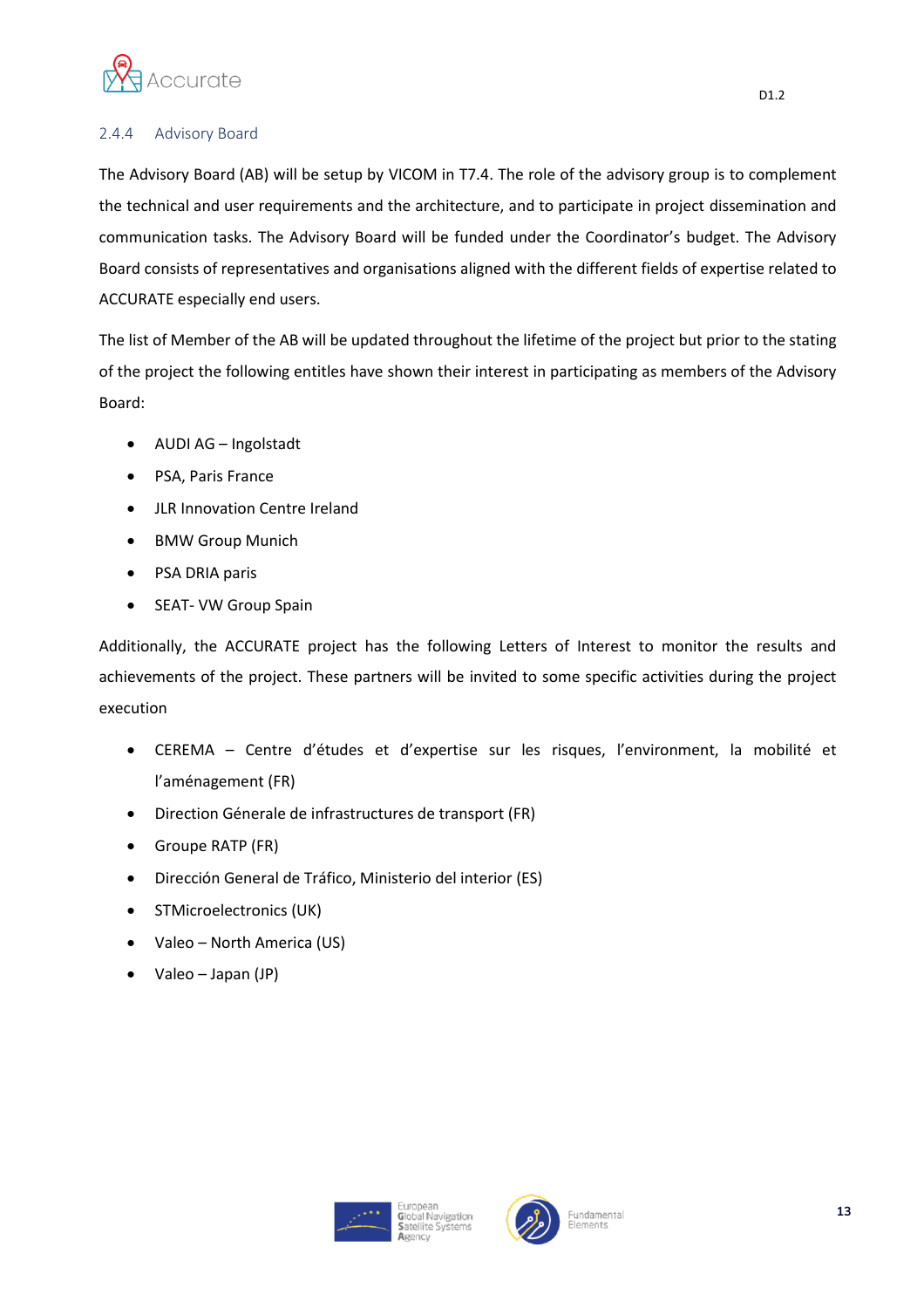

#### <span id="page-13-0"></span>2.5 Project Management Procedures

In order to ensure a rapid and efficient launch of the ACCURATE project tasks, dedicated management tools and procedures, fitting all specific management requirements have been proposed from the start. These tools are placed under the responsibility of the Steering Committee and Work Package Leaders.

To ensure the project maintains rhythms and a team dynamic, a modified Scrum model will be used and oriented around team meetings. The following meeting types and intervals will be used:

- Plenary Meetings Bi-Weekly one hour meetings by Video-Conference (every second Thursday at 11:00 CET).
- Work Package Meetings Weekly/Bi-Weekly one hour meetings by Web-Conference for those work packages and tasks in focus and for those project participants active in the tasks.
- Internal reporting Quarterly 360 degree reviews of project.
- Face-to-face Meetings Plenary and/or technical meetings to be hosted by the Consortium Members at least every six months. Due to the current COVID-19 pandemic situation, these might be substituted by online workshops.

All these meetings and conference calls will be used to track technical, financial and managerial progress against plan, identify and assess issues and risks, refresh forthcoming deadlines and milestones. The agreed team meetings setting along with fluent email, telephone and Teams communications has proven satisfactory and it is intended to be maintained until the end of the project. Ad-hoc meetings will also be scheduled as needed to tackle specific topics.

During these meetings next objectives until next meeting and the sprint will be defined. The meeting will start with the check of the previously defined objectives and a report on how this have been achieved or not.

These two-week sprints are the most distinguishing feature of the proposed Scrum. Each sprint begins with sprint planning, during which the team meets to collaboratively create a backlog—a list of tasks they intend to accomplish during the sprint.

Over the course of each sprint, the teams report within the TEAMs collaboration platform the status of the work (no daily meetings)

At the end of the two weeks, the team holds a sprint review. Team members look back on the sprint, identifying things that worked well and things that need improvement.

#### <span id="page-13-1"></span>2.5.1 Management Tools

To provide an adequate level of internal communication, the following measures have been adopted:

- VICOM has produced a partner mailing list of the consortium (including technical, financial and contractual contact points) accessible with the mail address fundamental elements2019@vicomtech.org, and will keep it updated.
- A project management tool platform has been set up, Microsoft Teams, for regular communication and document sharing and Work Package interaction taking advantage of the complete set of





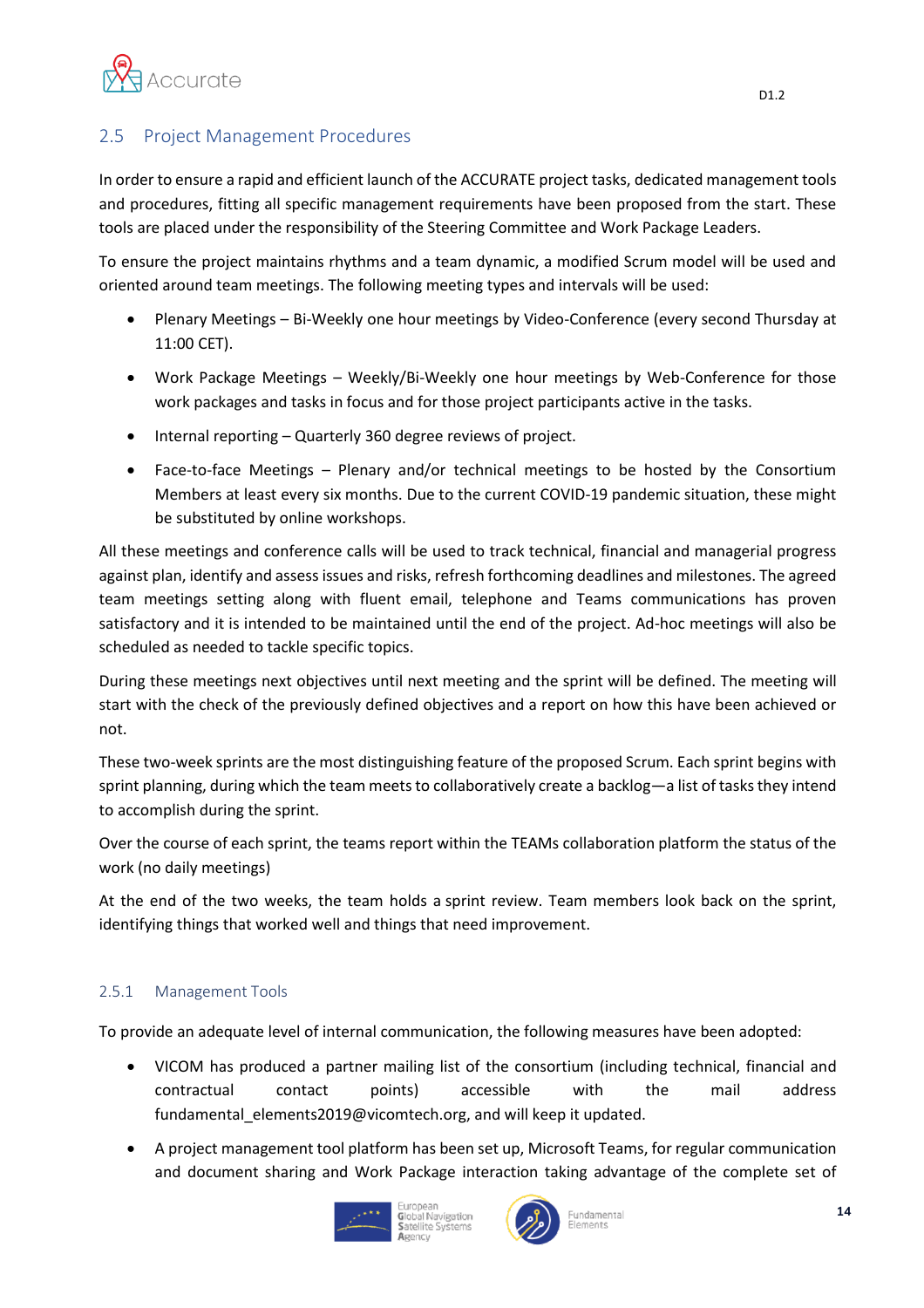

tooling provided by the platform including a built-in teleconference application.

- o Microsoft Teams in a cloud base collaboration platform with a complete set of tolling and applications for project management
- o Objective:
	- Team communication
	- WP level communication
	- Business processes
	- Data and content in project management workspaces
	- Multi-platform / multi-device access
- o Main features and advantages
	- Document repository: deliverables, etc.
	- Meetings: Teleconference platform, agenda, minutes etc.
	- Good place for discussion thanks to the chatting application incorporated
	- Flexible and adaptable
	- Dynamic
	- Suitable for monitoring
	- Scrum board incorporated

#### <span id="page-14-0"></span>2.5.2 Information Management

In order to document project results in the most efficient way, the following steps will be followed. Each partner will be required to formally report to the WP Leader on progress and achievement of specific deliverables in compliance with the work programme every three months (Partner Technical Progress Reports). These shall include, but not be limited to, the following:

- WP objectives for the period.
- Work progress towards objectives over the time period covered (including meetings and teleconferences).
- Milestones/deliverables achieved in the period.
- Risk analysis
- Explanation of the gaps and their impact on other tasks.
- Reasons for failing to achieve critical objectives and/or not being on schedule, and impact on other tasks as well as on available resources and planning.
- Corrective actions planned or taken.

The Work Package Leaders will be responsible for compiling such reports in the WP Progress Report also every three months. The Project Coordinator will receive this document from each WP Leader and document the Project Technical Progress Report. This document will be evaluated by the Steering Committee in order to monitor the status of the project and to take appropriate corrective actions and





Fundamental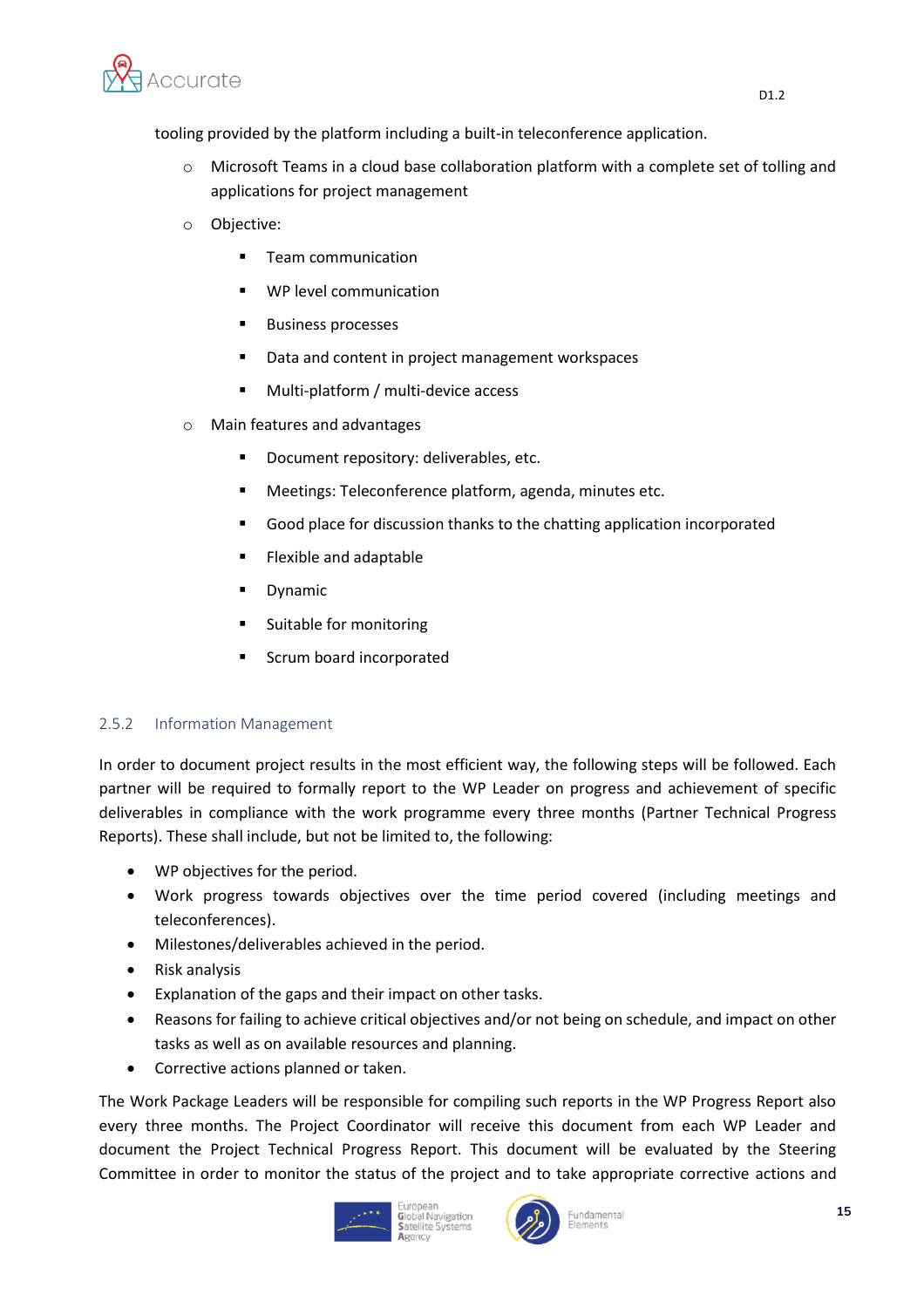

taken into account to complete the quarterly reports.

Regarding cost reporting and other financial aspects, every partner will provide the project coordinator with the economic reports. The Coordinator will require all the necessary financial information from the partners.



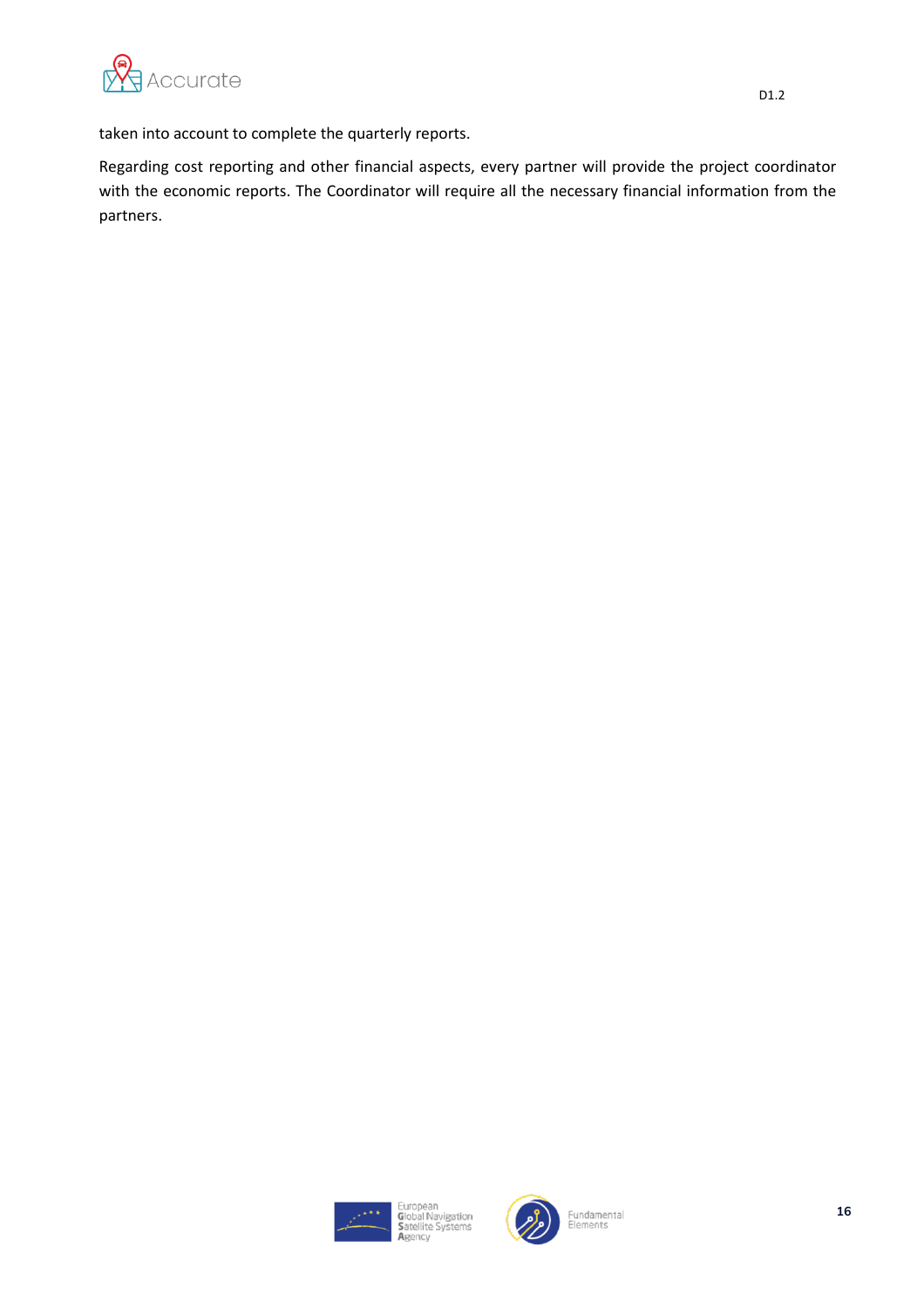

#### <span id="page-16-0"></span>2.6 Project Internal Procedures

In order to ensure a rapid and efficient launch of the project tasks, dedicated management tools and procedures, fitting all specific management requirements have been proposed, (see next section) These tools will be placed under the responsibility of the Steering Committee and Work Package Leaders.

#### <span id="page-16-1"></span>2.6.1 Conflict Resolution

The Steering Committee will be in charge of the resolution of the conflicts that may arise during the execution of the project. Those decisions may be classified as follows: on-going management of project, review or amendment of the work-plan defined in this document, together with the allocation of the funding provided by the GSA under the FE (Fundamental Elements) contract between the parties and review or amendment of the terms of the FE contract; the cost and time schedules under the FE contract, the termination date of the FE contract.

Certain decisions will require approval by the GSA. If partners do not fulfill their obligations within the project, they will be cautioned by the consortium. All means will be taken to resolve any conflicts that might occur during the project by unanimous decision of the Consortium. However, if a unanimous decision cannot be reached within an appropriate time frame, a decision process with a qualified majority vote will be applied via WP leaders. Details of the necessary majority and the competencies to make decisions are specified in the Consortium Agreement.

Regarding amendments to the GA, significant project changes and deviations must be dealt with in writing. The participant or Work Package Leader proposing the change should forward a written explanation to the Project Coordinator, indicating the reasons behind the proposed amendment and the consequences in terms of budget, work programme, etc. As a general rule, all participants should act as fast as possible when a need for a project change is observed. The amendment request will be forwarded on behalf of the Consortium by the Project Coordinator to the GSA. Minor changes such as insignificant deviations from time schedule will be dealt with in the periodic reporting.

#### <span id="page-16-2"></span>2.6.2 Self-Assessment Audits

The ACCURATE consortium will implement a system of self-assessment audits in the project. These audits will be based on feedback assessment mainly by project partners, but also by the Advisory Board and other key project stakeholders not identified at time of writing. The purpose of the audits will be team development and appraisal of project goals. They shall also facilitate communication and team development within the consortium by providing feedback on partner performance. This technique will underpin a strategy of management by objectives during the project. Furthermore, the process will enable the partners to participate in goal setting and ensure they are married to the project goals, provide







D1.2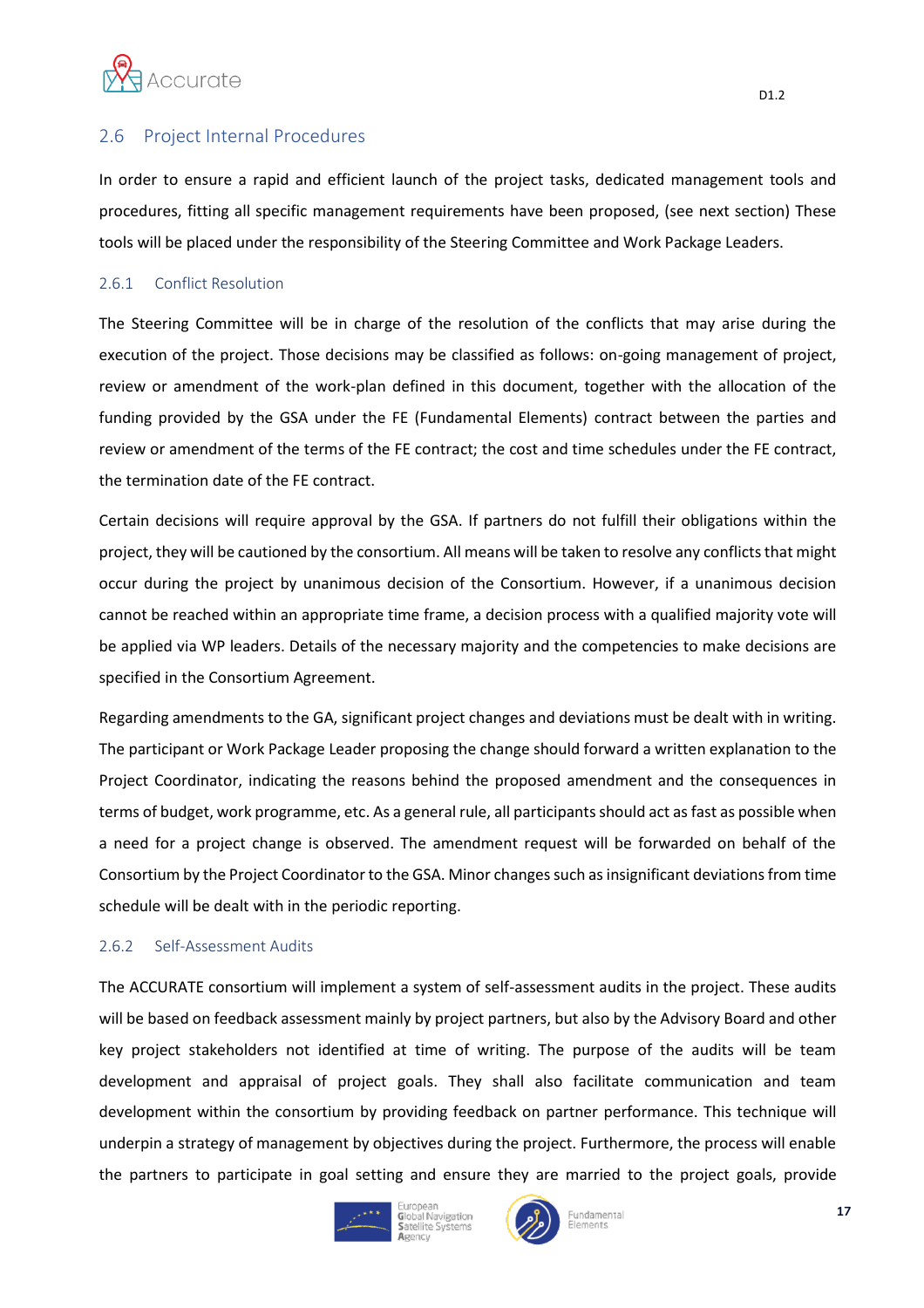

motivation to the consortium by demonstrating the participative nature of the project management process, provide clarity on the definition of project goals and most importantly make the communication and coordination processes of the project more effective and agile. The audits will coincide with project meetings at M6, M12, M18 and M24. The last will take the form of a project post-mortem. The kick-off meeting was used to start the process and familiarise the consortium with the process. It also served to allow the consortium to reflect on the proposal preparation and grant agreement preparation phase of the project and ensure that the kick-off began with all pertinent issues addressed.

The audits should be simple and avoid the issue of complexity with the process, foster open and frank discussion on the progress of the project and performance of partners and project principals The expected benefit of the processes is to formalise periods of reflection after distinct phases of the project lifecycle so that inefficiencies and conflict can be identified and the appropriate measures adopted. The purpose of this review style is not intended to drive or maximise performance in the project, but rather to ensure the expectations of partners and other stakeholders are reasonable and achievable so to meet project goals. Prior to each project meeting a brief questionnaire (see Annex I) will be circulated to Project Principals requesting a self-assessment on the execution of their project tasks and of those partners with whom they have worked during the period. The Advisory Board will be asked to provide feedback on the consortium and the project as a whole. The questionnaire will be structured around the goals of the project period and the core values and ambitions of the project purpose. The coordinator will prepare equivalent assessments. As an aside to the project consortium meetings, the SC will hold a review meeting where the assessments will be contrasted and agreed. The output of the process and meetings will be a plan of action for the following project period that addresses corrective actions, objectives to leverage the strengths shown by the partner in the previous project period and tackle any identified needs of the partner to achieve its project goals.



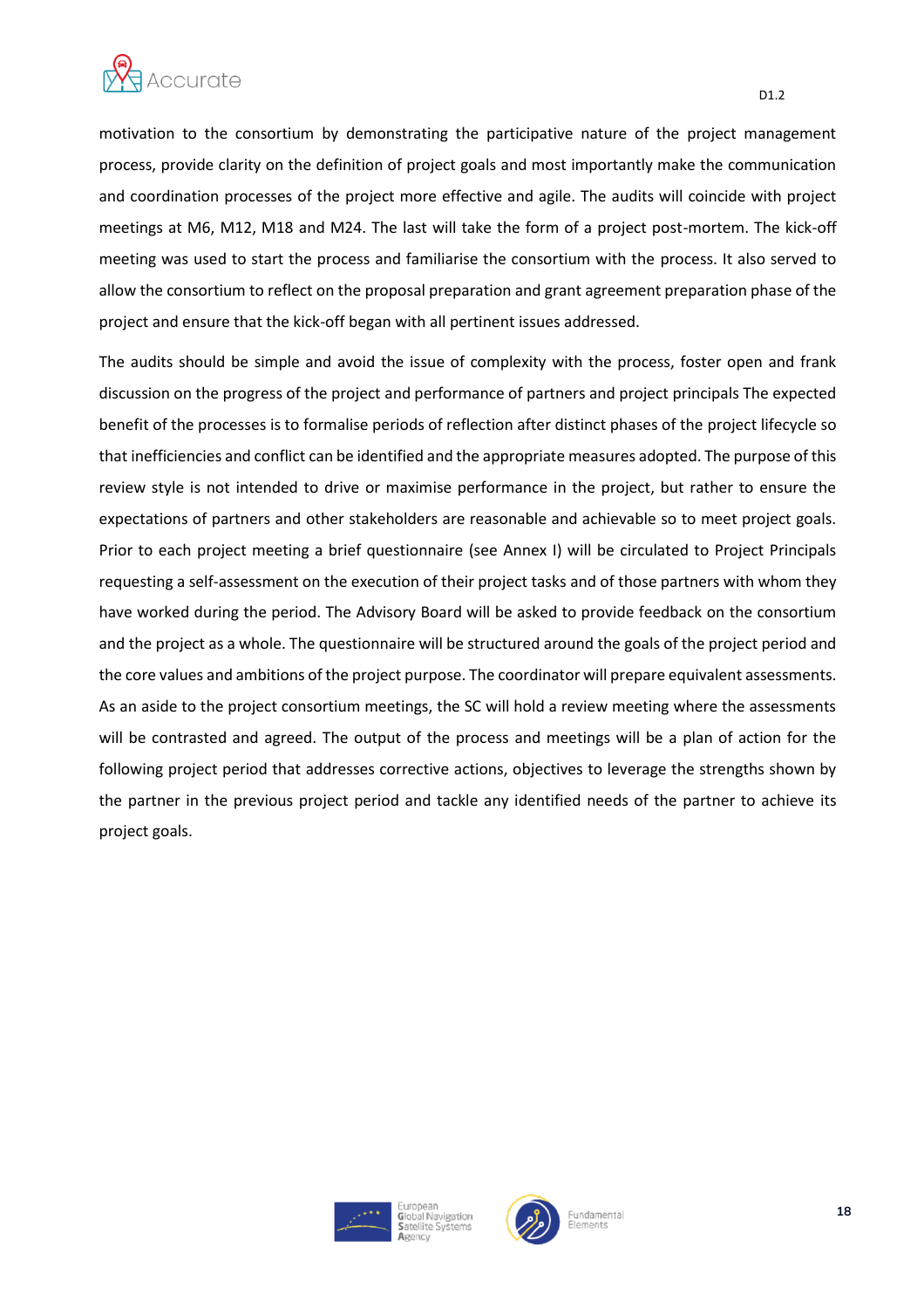

### <span id="page-18-0"></span>3 Quality Assurance

A Quality Assurance methodology has been adopted for all the project activities in order to ensure several important aspects. There is a standard format used for each type of document. This has been done by creating templates for every type of document.

The aim of the Quality Assurance Plan (QAP) is to monitor the accomplishment of the objectives defined in the ACCURATE project, to evaluate the achievement of the different phases and to ensure the quality of all the Deliverables and results of the project. Quality assurance is based on the evaluation of the overall project performance on a regular basis to provide confidence that the project satisfies the relevant quality standards.

The specific objectives of the QAP are the following:

- Adopt a quality assurance methodology for all the project activities, according to the project internal procedures defined;
- Define standard formats to be used for each type of document;
- Define the project's brand guidelines for consistency and integrity (WP7);
- Define preparation rules and an internal quality revision plan for the deliverables;
- Establish the specific objectives for ACCURATE, as well as the links to the related WPs, milestones, and means of verification; and
- Define some Key Performance Indicators (KPI) to measure the progress of the execution of the project.

The Quality Management lies in the hands of the Project Coordinator and Work Package Leaders. The Project Coordinator will ensure that the work performed within the project meets functional and quality requirements. Work Package Leaders have also the responsibility of ensuring that the work performed within the Package meets functional and quality requirements.





19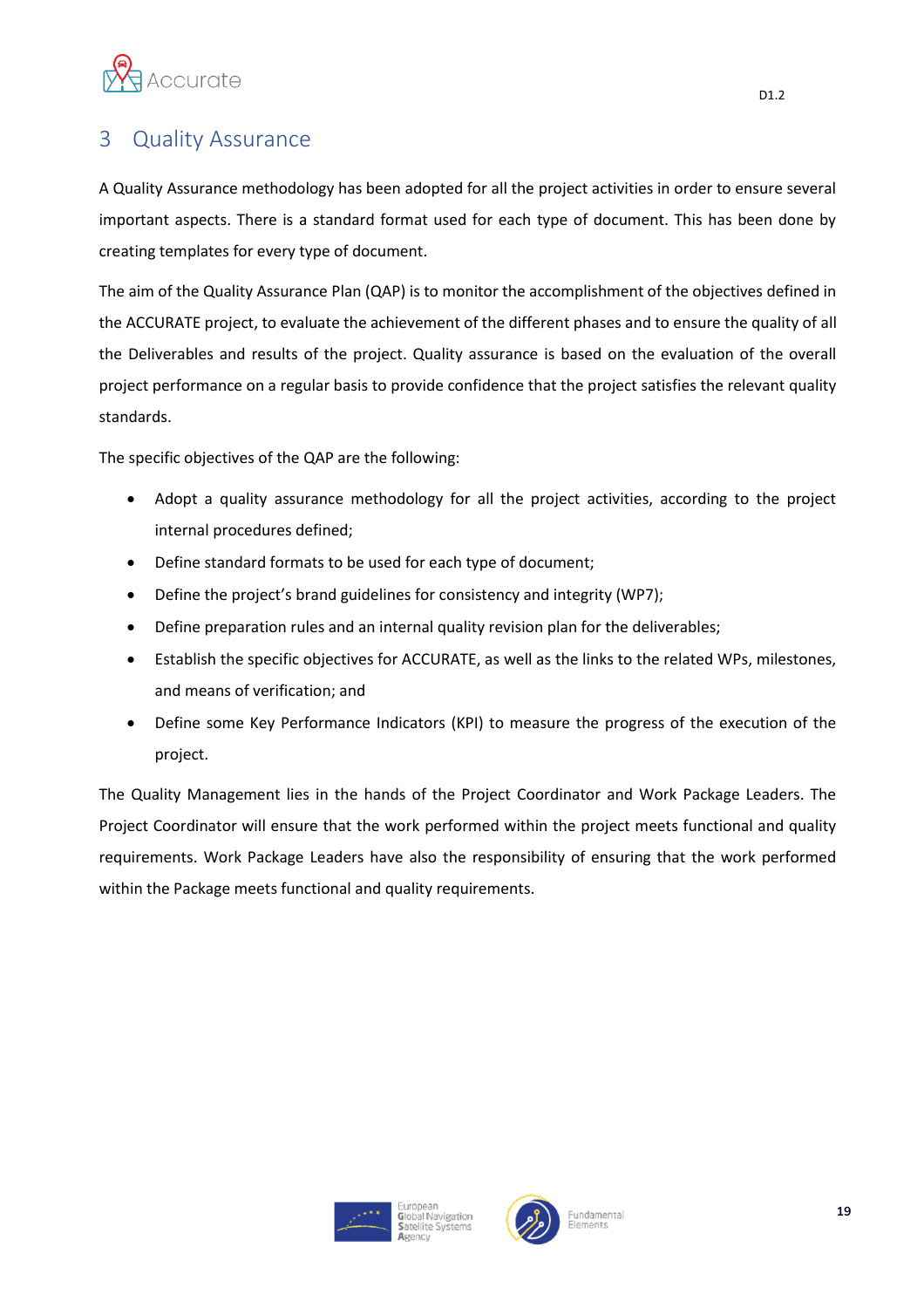

#### <span id="page-19-0"></span>3.1 Deliverable Preparation Rules

The deliverable preparation planning starts as soon as the related tasks start. Work package leaders are specifically dedicated to monitoring and reminding due dates to the deliverable responsible or editor; the internal quality revision plan for deliverables will be done by assigning two members of the consortium, not directly involved with the deliverable, who will revise the document according to the quality plan. The main steps for the deliverable preparation are as follows:

- Partner responsible of the deliverable generates the first table of content and sends it to the corresponding reviewers and contributors.
- The deliverable responsible partner sends the draft version to the reviewers, 14 days before the deadline set in the GA.
- Reviewers and involved contributors verify the quality of the deliverable, make any possible suggestion for its improvement following the Quality Review Form (see Annex II), and send it to the deliverable responsible partner, one week before the deadline.
- Deliverable responsible partners integrate the improvements in the document and send it to the Coordinator before the deadline.
- The Coordinator uploads the deliverable to the European Commission's Portal within the deadline set in the GA.

The Quality Review Form will provide answers to the general questions outlined next:

- Content of the document (coverage of the main topics, correctness of the index).
- Explanation of the topics (understanding of the document, correctness of the technical content).
- General comments (any relevant aspects to be highlighted).



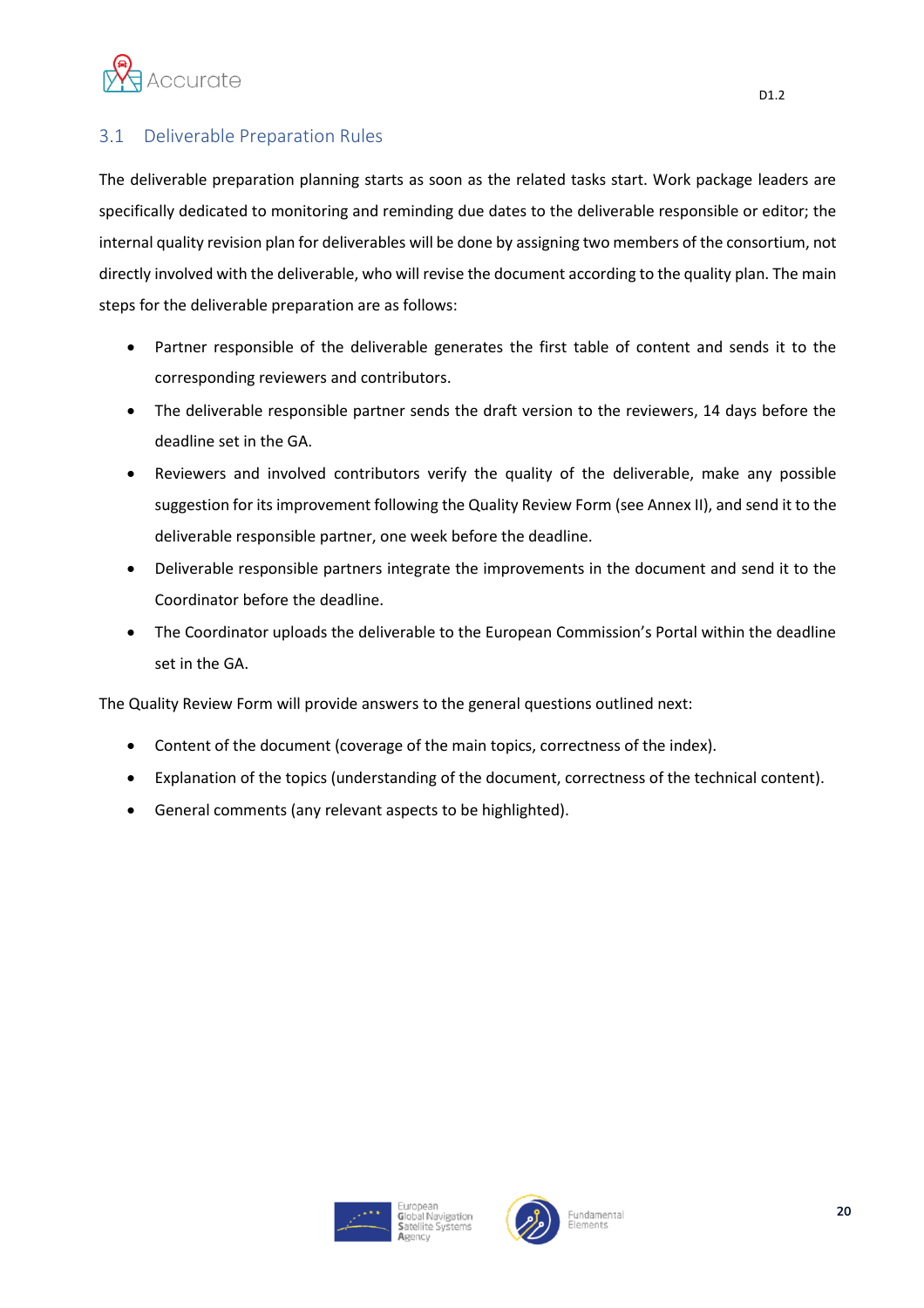

#### <span id="page-20-0"></span>3.2 Project Objectives and Milestones

The aim of this project is to develop a high precision positioning OBU, that can be integrated in systems required by any Car, Truck or Bus OEM, based on tight heterogenous sensor fusion that will be easily integrable on Automated Driving platforms for any vehicle for reaching SAE L4 and L5 automated driving levels.

ACCURATE will pave the way towards the development of a precise positioning system for high levels of automated driving SAE-L4 and L5 for many vehicle types (e.g. cars, buses, trucks) by the Development of close to production automotive onboard unit (OBU) prototype for EGNSS based positioning which will make use of the accuracy and integrity of the EGNSS components and services in a multi system and multifrequency specially taking advantage of E5a and E5b. Additionally, hybrid implementation of differential GNSS will be used as well as sensor fusion to enhance the capabilities of the positioning systems in adverse conditions. Safety-critical approach from design: certification in accordance with the automotive industry functional-safety standard ISO 26262 will be taken into account from the design phase.

In order to do so, the following specific objectives have been defined:

| #            | <b>Objective</b>                | <b>Success Indicator</b>                                                   |
|--------------|---------------------------------|----------------------------------------------------------------------------|
| $\mathbf{1}$ |                                 | Develop a high precision positioning system integrated in the AD platforms |
| 1.1          |                                 | The precise positioning OBU will comprise of multi-band                    |
|              |                                 | multi-constellation EGNSS module from STMicroelectronics                   |
|              |                                 | (TeseoAPP), MEMS IMU (Inertial Measurement Unit), and                      |
|              |                                 | dead reckoning (DR) software that fuses EGNSS and IMU                      |
|              |                                 | measurements with vehicle data (including speed and                        |
|              | Developing EGNSS based precise  | direction). An EGNSS chip which is ASIL compliant with ST                  |
|              | positioning On Board Unit (OBU) | Automotive Grade qualification which includes in addition                  |
|              |                                 | to AEC-Q100 requirements and designed to meet                              |
|              |                                 | automotive safety standard (ISO 26262).                                    |
|              |                                 | <b>EGNSS</b><br>together<br>IMU<br>with<br>measurements<br>raw             |
|              |                                 | measurements are processed by a SWPE (Software                             |
|              |                                 | Positioning Engine) that runs inside the OBU's processor.                  |
|              |                                 | The software positioning engine supports standard and PPP                  |

#### **Table 4 List of specific objectives for ACCURATE**



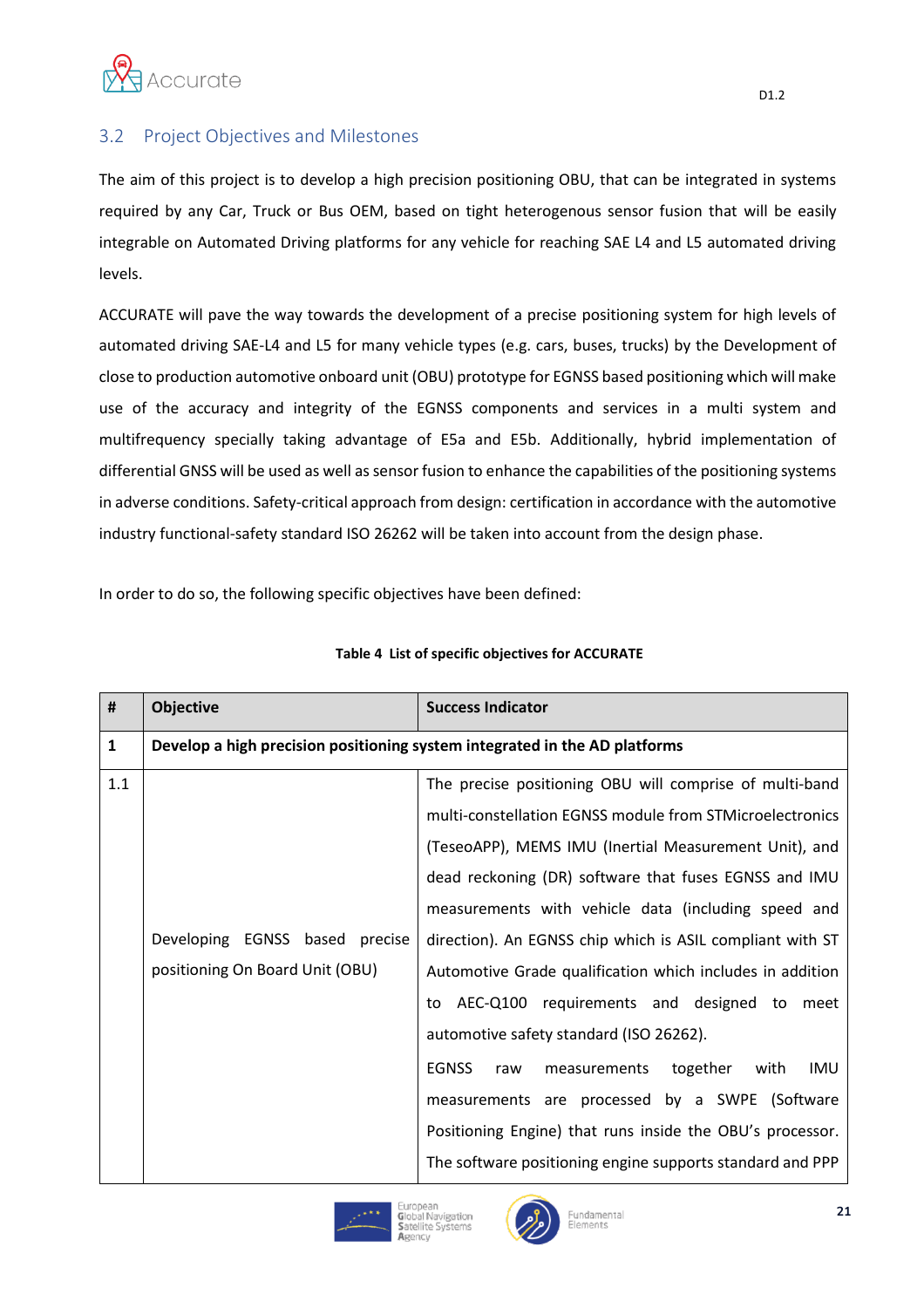

|     |                                         | (Precise Point Positioning) based and RTK differential GNSS       |
|-----|-----------------------------------------|-------------------------------------------------------------------|
|     |                                         | techniques and produces accurate position, velocity and           |
|     |                                         | attitude solutions for a vehicle or feature control.              |
|     |                                         | The OBU sends its output position information to the AD           |
|     |                                         | platform for fusion with other sensors. OBU also                  |
|     |                                         | communicates with built-in or external telematics control         |
|     |                                         | units (TCU) of the vehicle for downloading GNSS correction        |
|     |                                         | data or other position related information, for example           |
|     |                                         | mapping data.                                                     |
| 1.2 |                                         | PPP is one of the main differential EGNSS techniques that         |
|     |                                         | enable a EGNSS receiver to achieve decimetre and                  |
|     |                                         | centimetre positioning accuracy. Galileo E6 signal is going to    |
|     |                                         | include some PPP based correction data that will be derived       |
|     | Support of PPP based differential       | from a network of ground based EGNSS base stations across         |
|     | GNSS and RTK and hybrid approach to     | Europe.                                                           |
|     | correct and enhance the positioning     | The PPP approach will be combined with RTK corrections            |
|     | accuracy                                | provided by Hexagon and supports the Hexagon TerraStar-           |
|     |                                         | X correction data which includes correction data for both         |
|     |                                         | GPS and Galileo signals. Use of Galileo E6 correction data        |
|     |                                         | may be investigated as an alternative correction source if        |
|     |                                         | information is made available under this programme.               |
| 1.3 |                                         | Position outputs of the OBU are tightly coupled with the          |
|     |                                         | inputs of other visual sensors to enhance the reliability,        |
|     |                                         | accuracy, precision and availability of the position solution.    |
|     |                                         | Thus, the project proposes to fuse with Valeo Scala Lidar         |
|     | Development of a tight multisensory     | based SLAM solution and if necessary, with a Radar based          |
|     | fusion<br>the<br>position<br>to<br>meet | SLAM and also camera inputs, if required.                         |
|     | requirements for enabling SAE-L4        | The selection of the Scala Lidar has been made with the final     |
|     | and L5 automation levels                | objective of developing a real product to be deployed in any      |
|     |                                         | vehicle, since the Scala Lidar is the first laser scanner for the |
|     |                                         | automotive volume production. The use of other LIDARs             |
|     |                                         | would be valid from the research point of view but difficult      |
|     |                                         | to evolve into a real deployable product.                         |



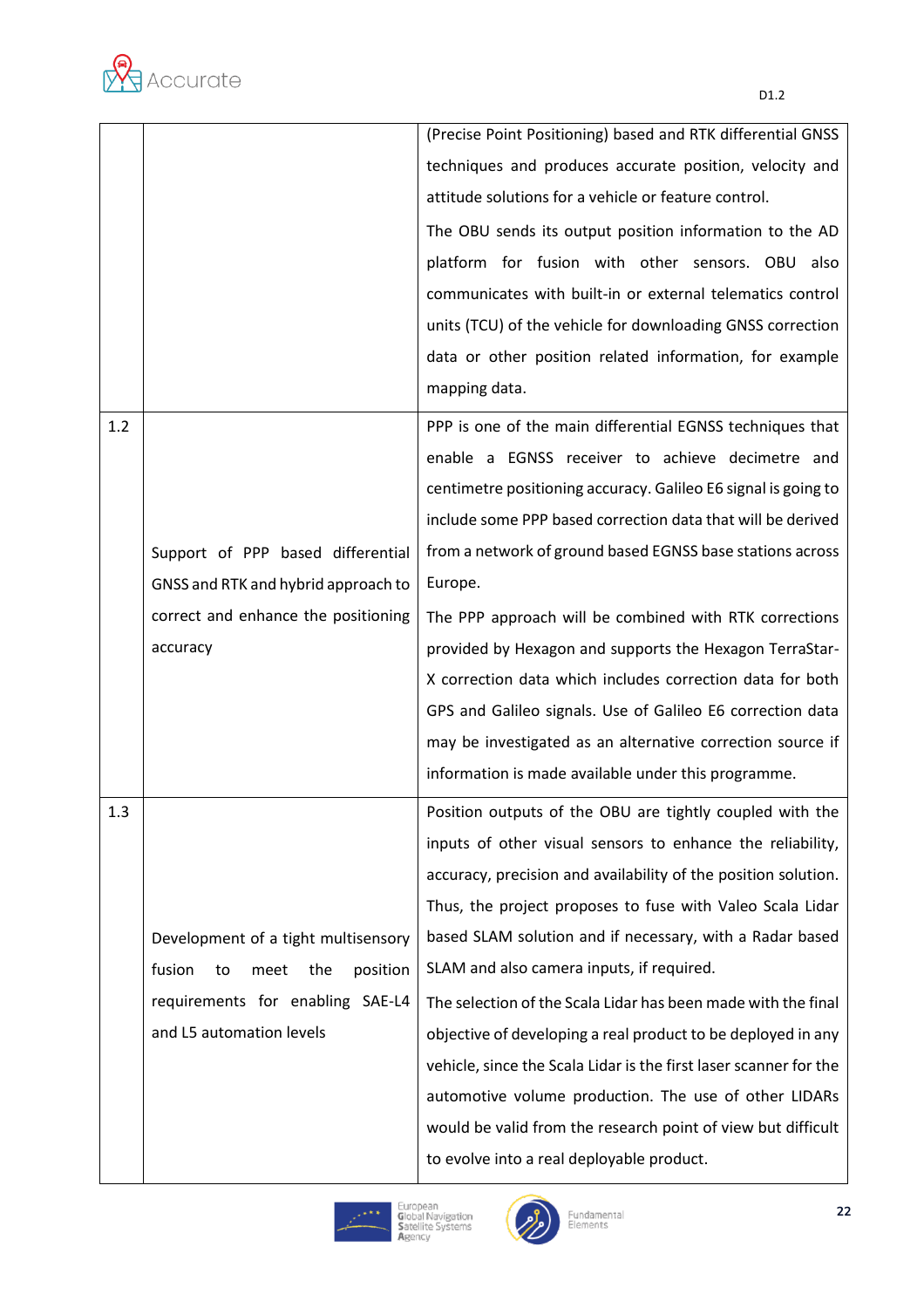

| 1.4          | Integration with the Telematics and                                                | The Positioning Solution will be fused with perception and    |  |
|--------------|------------------------------------------------------------------------------------|---------------------------------------------------------------|--|
|              | <b>Control Units</b>                                                               | Cartography (HD Maps) to generate a Local Dynamic Map         |  |
|              |                                                                                    | that will be feeding the Telematics and Vehicle Control Unit. |  |
|              |                                                                                    | The integration with the Control Unit is crucial to test and  |  |
|              |                                                                                    | validate the solution as well as to demonstrate the           |  |
|              |                                                                                    | capability of the proposed solution to be integrated in       |  |
|              |                                                                                    | different vehicles.                                           |  |
| $\mathbf{2}$ | Inclusion of GNSS technologies in L4 and L5 validation and certification pipelines |                                                               |  |
| 2.1          |                                                                                    | Connected and Automated Driving (CAD) is foreseen to be       |  |
|              |                                                                                    | one of the major technological challenges in the coming       |  |
|              |                                                                                    | years. the increased complexity to validate emerging          |  |
|              |                                                                                    | technologies implemented in CAD vehicles is one of the        |  |
|              |                                                                                    | biggest barriers for its market introduction. The actual      |  |
|              | validation is based on specific scenes and manoeuvres                              |                                                               |  |
|              | Inclusion of GNSS and positioning                                                  | related to aiding driving functionalities where only relative |  |
|              | technologies in the process of L4 and                                              | positioning was required.                                     |  |
|              | L5 automated functions validation                                                  | This project will study how to include the EGNSS and          |  |
|              | and certification                                                                  | positioning technology in the validation channel by making    |  |
|              |                                                                                    | used of the most advance simulation and scenario              |  |
|              |                                                                                    | generation tools where not only the scene and vehicles        |  |
|              |                                                                                    | dynamic are simulated generating a digital twin but also the  |  |
|              |                                                                                    | constellation and the EGNSS signal's impact related to the    |  |
|              |                                                                                    | specific scenario are taken into account.                     |  |
| 2.2          | Impacts and parameters required                                                    | The generation of a digital twin of the 3 main segments       |  |
|              | from the positioning system and how                                                | required on a L4 and L5 validation process: vehicle           |  |
|              | data fusion and other kind of                                                      | (dynamics and sensors), the driving scenario and the GNSS     |  |
|              | positioning system will ensure the                                                 | constellation will enable the study of the impact of specific |  |
|              | localization level required to enable                                              | parameters and situations in each of the digitalised          |  |
|              | L4 and L5 levels                                                                   | segments.                                                     |  |
| 2.3          |                                                                                    | The generated digital twin will enable the requirements for   |  |
|              | definition,<br>scenario<br>Extract                                                 | scenario definition process and generate testing and          |  |
|              | requirements and testing protocols                                                 | validation protocols.                                         |  |
|              |                                                                                    |                                                               |  |



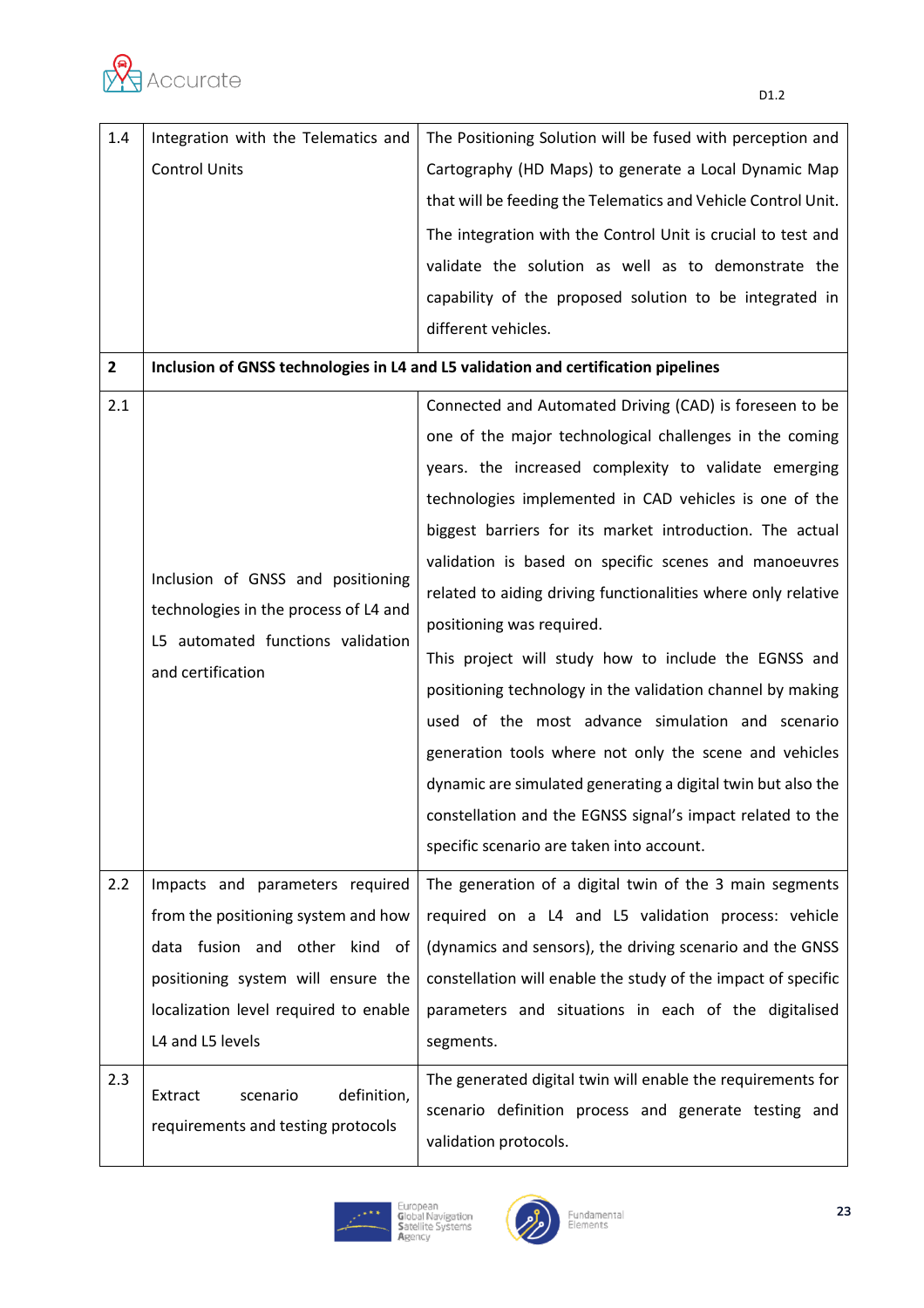

**4**

| 3 | implement<br>testing<br>and<br>To<br>dissemination phases that will be<br>crucial for assessing and validating<br>functionality of the solution on the<br>hand<br>for<br>end-user<br>and<br>one<br>acceptance on the other hand.  | Two development and testing cycles are planned with<br>outputs in M12 and M24.                                                                                                                                                                                                                                                                                                                                                                    |  |
|---|-----------------------------------------------------------------------------------------------------------------------------------------------------------------------------------------------------------------------------------|---------------------------------------------------------------------------------------------------------------------------------------------------------------------------------------------------------------------------------------------------------------------------------------------------------------------------------------------------------------------------------------------------------------------------------------------------|--|
| 4 | To implement a trial tests campaign<br>in real environment conditions to<br>the system<br>in<br>its<br>final<br>test<br>configuration under the expected<br><b>Operational Design Domains.</b>                                    | The project is designed following a cyclical approach where<br>the consortium plans to start testing at the end of the first<br>year. This approach will help the consortium to have a fast<br>first prototype that can be used for two main purposes, first<br>and most importantly to allow for quick redesign and enable<br>new functionalities and testing, and second for supporting<br>dissemination activities with a year-1 demonstrator. |  |
| 5 | To disseminate the project results to<br>both the scientific community and<br>the end-users (European drivers)<br>and confirm the conditions for a<br>successful business model. The main<br>focus will be to develop a marketing | A viable business plan will be created during the project. The<br>project will be disseminated in a number of papers and<br>events. Section 2 includes a draft communication,<br>dissemination and exploitation plan, which are all linked to<br>the tasks in the work plan.                                                                                                                                                                      |  |
|   |                                                                                                                                                                                                                                   |                                                                                                                                                                                                                                                                                                                                                                                                                                                   |  |

The milestones of the ACCURATE can be defined around the incremental development workflow. In that sense, three main technical achievements are the integration and testing of the three defined prototypes. Additional milestones consider the completion of definition and RTD tasks required to face each integration stage:

**plan for rapid target market** 

**penetration.** 

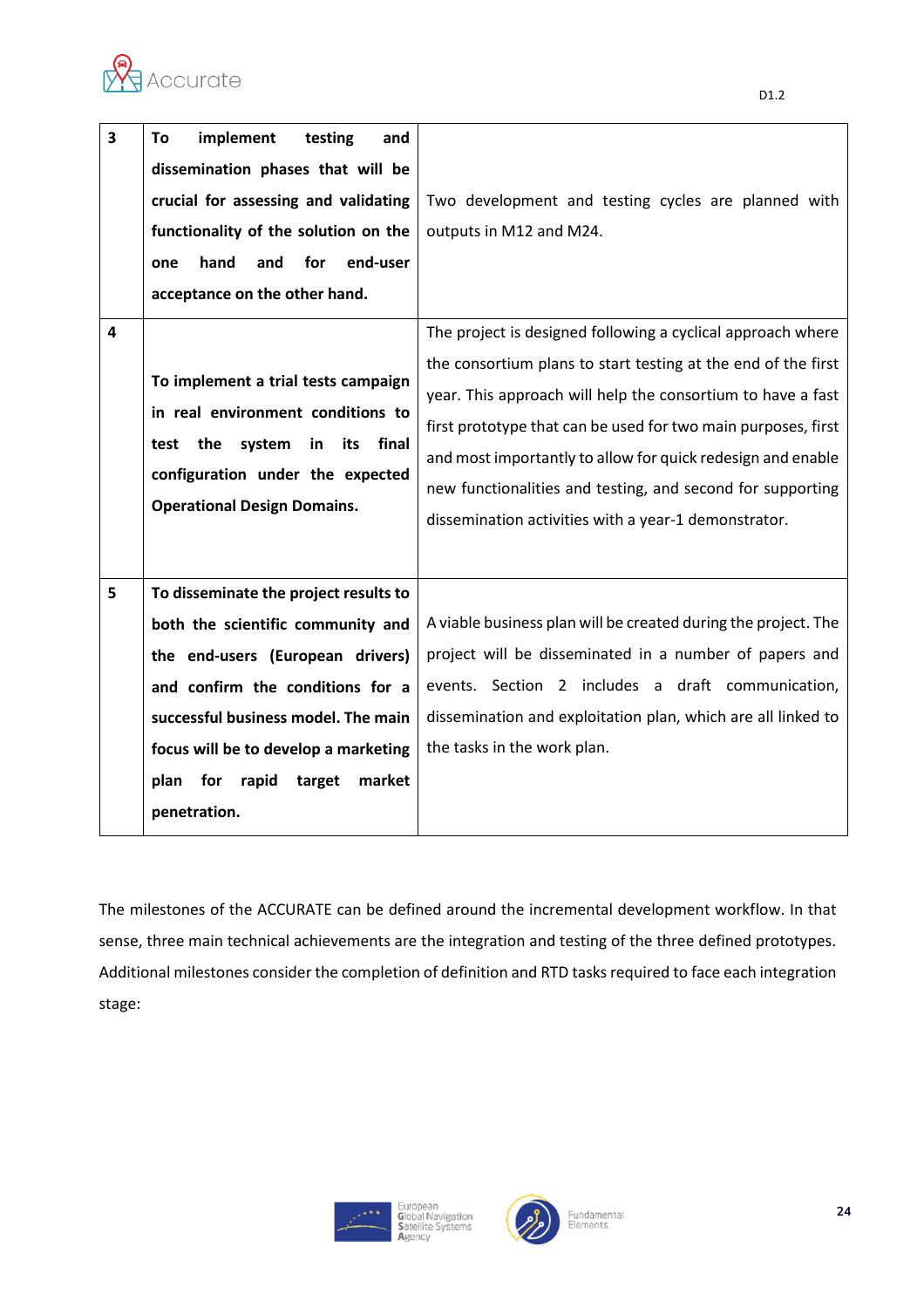

| #               | <b>Milestone</b>                                                                                       | <b>WP</b>   | <b>Date</b>    | <b>Means of verification</b>                    |
|-----------------|--------------------------------------------------------------------------------------------------------|-------------|----------------|-------------------------------------------------|
| MS1             | Kick-off meeting                                                                                       | WP1         | M1             | Kick-off meeting minutes                        |
| MS <sub>2</sub> | Definition of OBU requirements<br>and architecture                                                     | WP2,<br>WP3 | M <sub>6</sub> | D <sub>2.1</sub> and D <sub>3.1</sub> delivered |
| MS3             | Prototype 1 validated and verified                                                                     | WP4,<br>WP5 | M12            | D4.1, D5.1 and D5.2 delivered                   |
| MS4             | Definition of Dissemination and<br>Business plans                                                      | WP6,<br>WP7 | M12            | D6.2 and D7.2 delivered                         |
| MS5             | Prototype 2 validated and verified                                                                     | WP4,<br>WP5 | M24            | D4.2 and D5.3 delivered                         |
| MS <sub>6</sub> | Dissemination and exploitation<br>actions completed including final<br>event with public demonstration | WP6,<br>WP7 | M24            | D6.4, D6.5, D7.3, D7.4 delivered                |

#### **Table 5 List of milestones defined from ACCURATE**

#### <span id="page-24-0"></span>3.3 Project Progress Measurement

The performance of the project will be measured against a set of key performance indicators set by the Management Team and agreed by the SC. The performance will be appreciated according to several Quality Indicators agreed by the SC.

#### <span id="page-24-1"></span>3.3.1 Key Performance Indicators

Besides the measurement of the technical progress and objective fulfilment, other key performance indicators have been selected to measure other aspects of the project. The KPIs will be calculated on a sixmonthly basis and discussed during each SC. This means that each six-monthly a check point will be set. During the checkpoint in depth analysis will be conducted by analyzing and matching the KPIs with their respective associated WPs and Task generating a pondered value of expected fulfillment rate for the period. As this pondered value is only an approximation, in case of not fulfilling the expected value during the period a follow-up monitoring task will be set for the following period to ensure the correct evolution of the KPI.

These Quality Indicators will follow in particular the respect of internal procedures (Technical reporting, Financial reporting), the mobilisation of resources and budget consumption (Financial assessment),



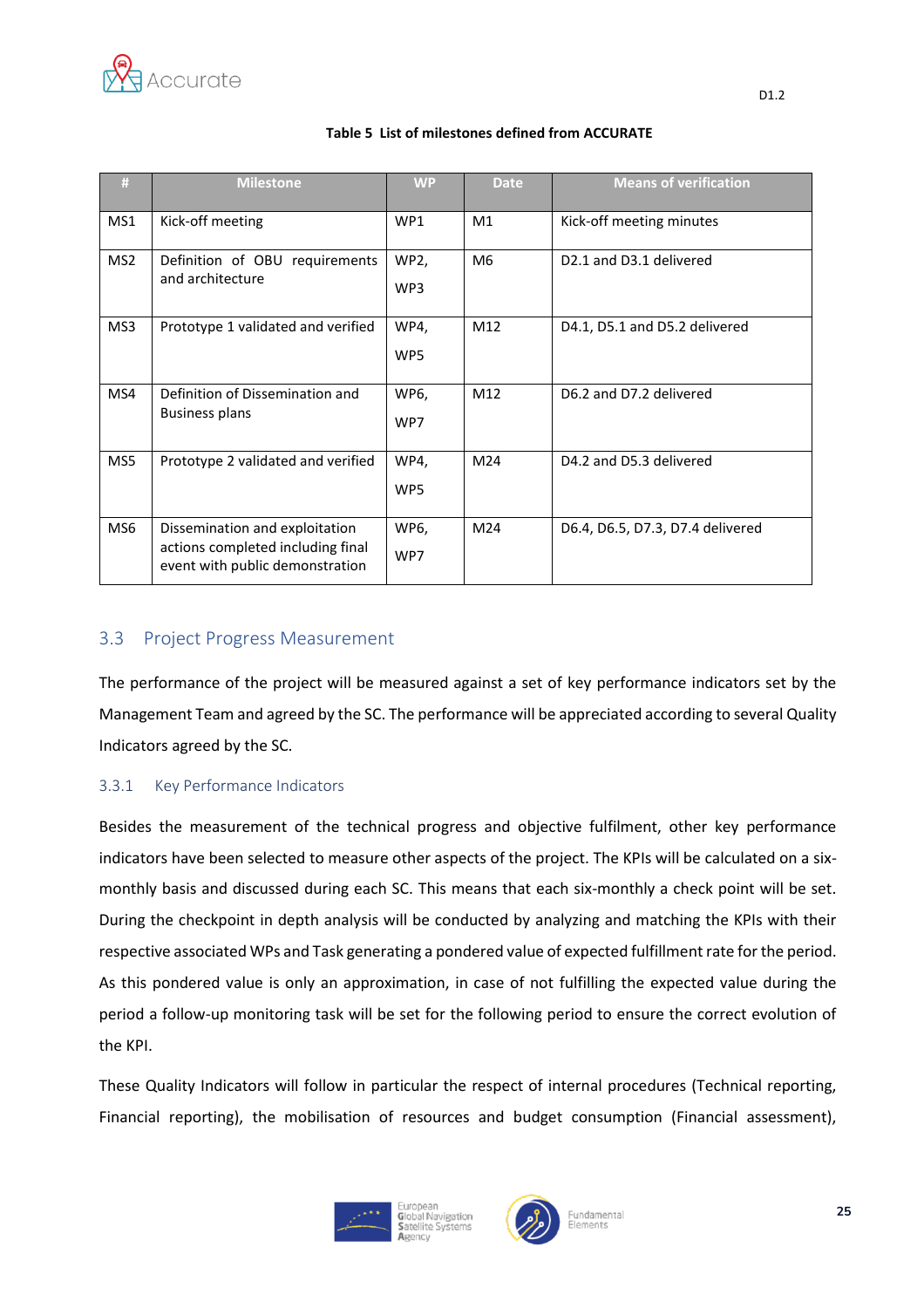

communication and dissemination activities, production of knowledge, intraconsortium communication, project communication, cooperation and integration, risk management and gender equality.

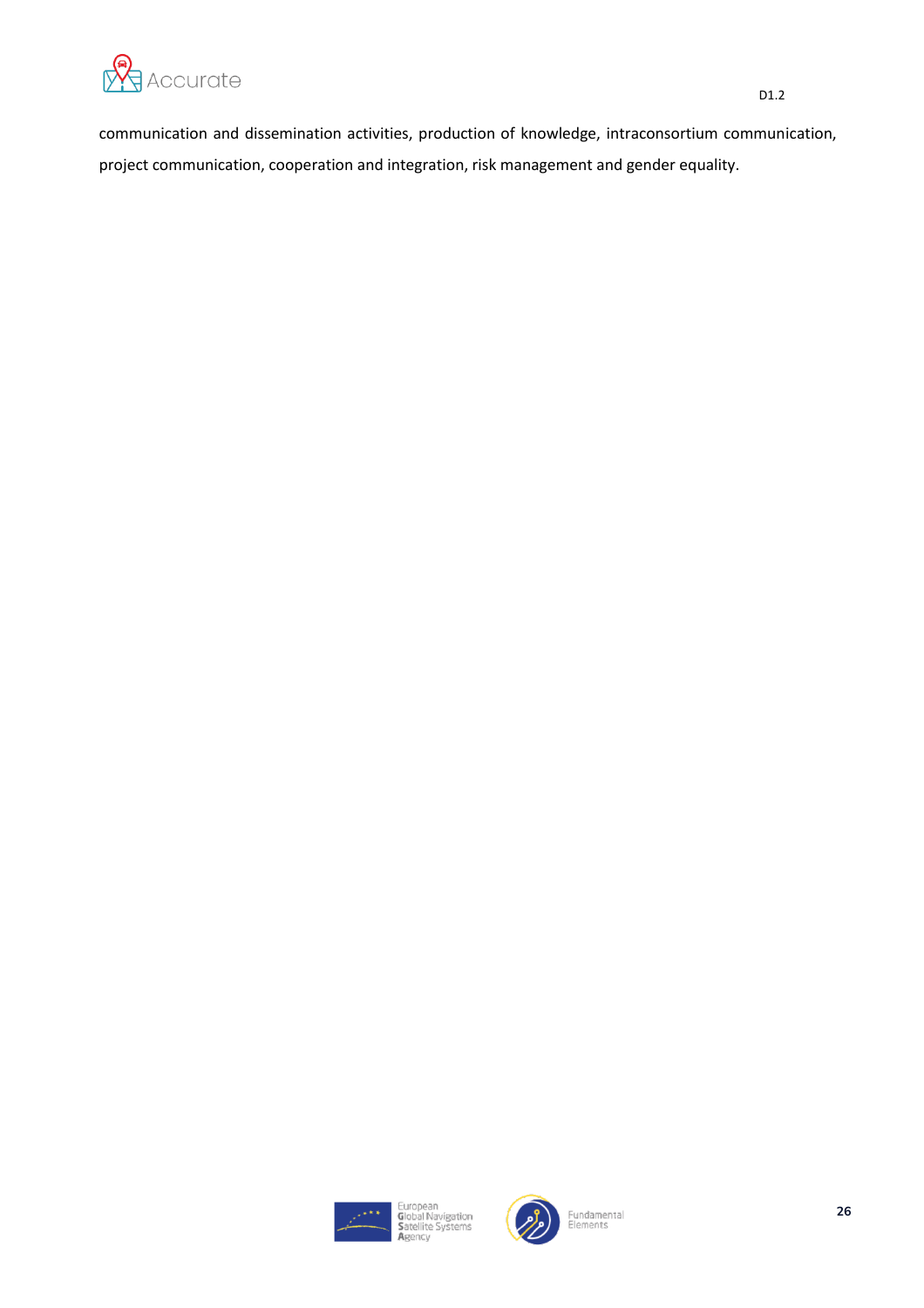

| <b>Number</b>   | <b>Indicator</b>                                                                                                   | <b>Expected value at</b><br>the end of the<br>project |
|-----------------|--------------------------------------------------------------------------------------------------------------------|-------------------------------------------------------|
| PW <sub>1</sub> | Work of the Deliverable in progress = (Number of Deliverables<br>submitted / total number of Deliverables)*100     | 100%                                                  |
| PW <sub>2</sub> | Work of the milestone in progress $=$ (Number of milestones<br>achieved / total number of foreseen milestones)*100 | 100%                                                  |
| PW <sub>3</sub> | Reports work in progress = (Number of reports completed /<br>total number of foreseen reports)*100                 | 100%                                                  |
| PW4             | Time work in progress = (Months from the start of the project<br>36 months duration)*100                           | 100%                                                  |
| PW <sub>5</sub> | Budget consumption = (Costs incurred from the start of the<br>project / Total budget)*100                          | 100%                                                  |

#### **Table 6 Indicators about the progress of the work**

#### **Table 7 Indicators about procedures**

| <b>Number</b>  | <b>Indicator</b>                               | <b>Expected value at the end of</b><br>the project |
|----------------|------------------------------------------------|----------------------------------------------------|
| P <sub>1</sub> | Number of consortium meetings performed        |                                                    |
| P <sub>2</sub> | Number of workshops organised                  |                                                    |
| P <sub>3</sub> | Number of self-assessment audits performed     |                                                    |
| <b>P4</b>      | Number of tools provided to facilitate project |                                                    |
|                | management                                     |                                                    |
| P5             | Number of templates distributed                |                                                    |

#### **Table 8 Indicators about knowledge**

| <b>Number</b>  | <b>Indicator</b>                                       | <b>Expected value at the end of</b><br>the project |
|----------------|--------------------------------------------------------|----------------------------------------------------|
| K1             | Development of GNSS based positioning solution         | 100%                                               |
| K2             | Development of computer vision algorithms for          | 100%                                               |
|                | positioning                                            |                                                    |
| K3             | Development of sensor fusion                           | 100%                                               |
| K4             | Number of prototypes implemented                       | 3                                                  |
| K5             | Number of patents generated/IP                         | $\overline{2}$                                     |
| K <sub>6</sub> | Number of contributions to the existing standards      |                                                    |
| K7             | Number of new R&D projects as consequence of the       | 4                                                  |
|                | project or derivatives from the acquired expertise and |                                                    |
|                | knowledge                                              |                                                    |
| K8             | Number of reusable modules that could be               | 1                                                  |
|                | introduced in the market                               |                                                    |
| K9             | Average time to market for the different components    | 12 Month after project ends                        |
| K10            | Expected time to market of the final prototype         | 12 Month after project ends                        |



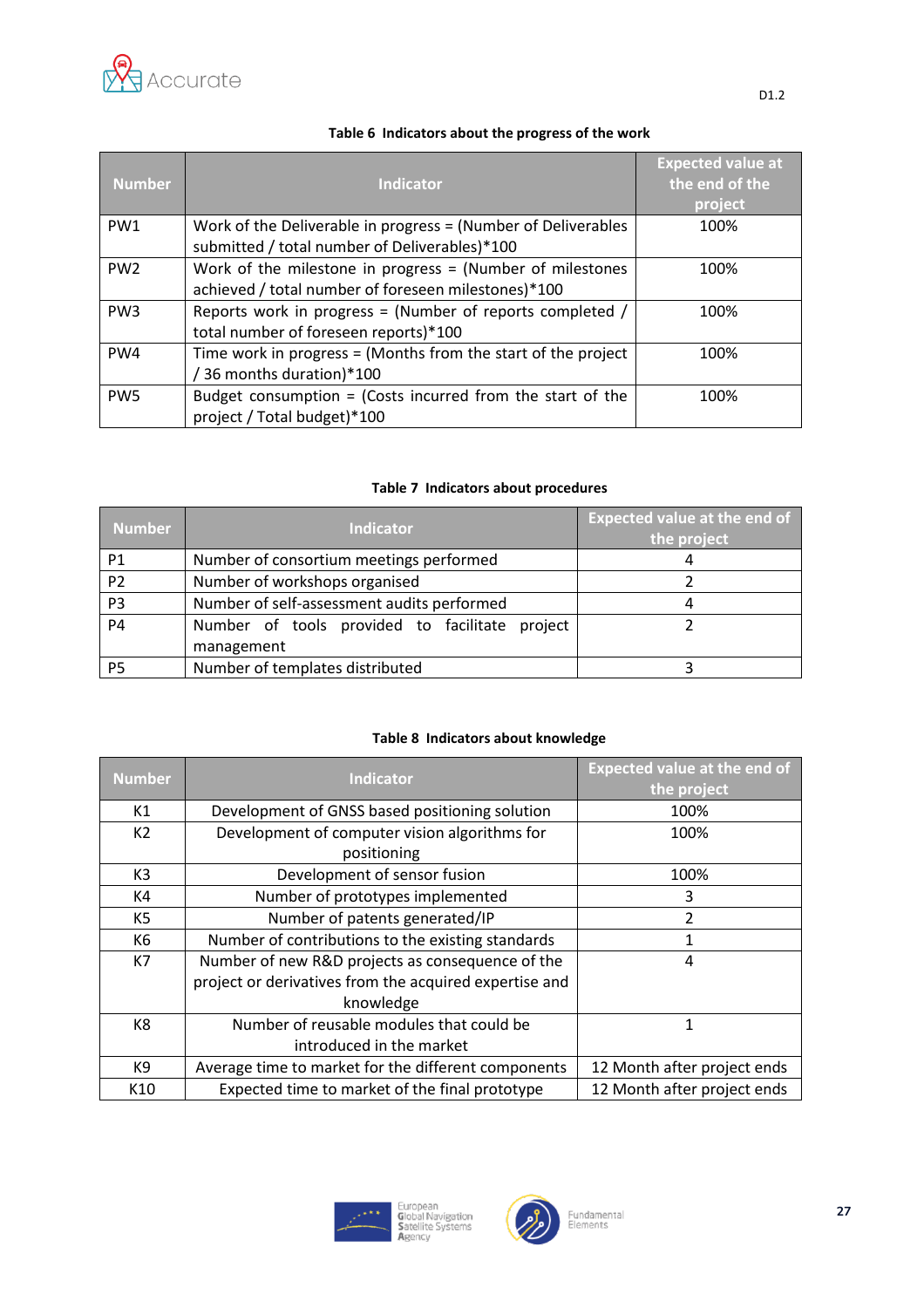

D1.2

| <b>Number</b>   | <b>Indicator</b>                                 | <b>Expected value at the end of</b><br>the project |
|-----------------|--------------------------------------------------|----------------------------------------------------|
| TR <sub>1</sub> | <b>GNSS Positioning System</b>                   | TRL7                                               |
| TR <sub>2</sub> | Video/Image/point Cloud analysis for positioning | TRL7                                               |
| TR4             | <b>GNSS and Vision hybridisation</b>             | TRL7                                               |
| TR5             | <b>ACCURATE on-board Unit</b>                    | TRI 7                                              |

#### **Table 9 Indicators about technology readiness level**

#### **Table 10 Indicators about communication and dissemination**

| <b>Number</b>   | <b>Indicator</b>                                   | <b>Expected value at the end of</b><br>the project |
|-----------------|----------------------------------------------------|----------------------------------------------------|
| CD <sub>1</sub> | Number of conferences in which the partners of the | 6                                                  |
|                 | ACCURATE project participate                       |                                                    |
| CD <sub>2</sub> | Number of scientific publications accepted         | 4                                                  |
| CD <sub>3</sub> | Number of dissemination tools implemented          | 10                                                 |
|                 | (website, posters, leaflets, etc.)                 |                                                    |
| CD <sub>4</sub> | Number of visits to the webpage                    | 3000                                               |
| CD <sub>5</sub> | Number of contacts received throughout all the     | 15                                                 |
|                 | communication channels                             |                                                    |

#### **Table 11 Indicators related to gender issues**

| <b>Number</b>  | <b>Indicator</b>                                    | <b>Expected value at the end of</b><br>the project |
|----------------|-----------------------------------------------------|----------------------------------------------------|
| G1             | Gender balance in the Management Team               | 50%                                                |
| G <sub>2</sub> | Gender balance of the key role in the project (Work | 30%                                                |
|                | Package Leaders, principal researchers, etc.)       |                                                    |



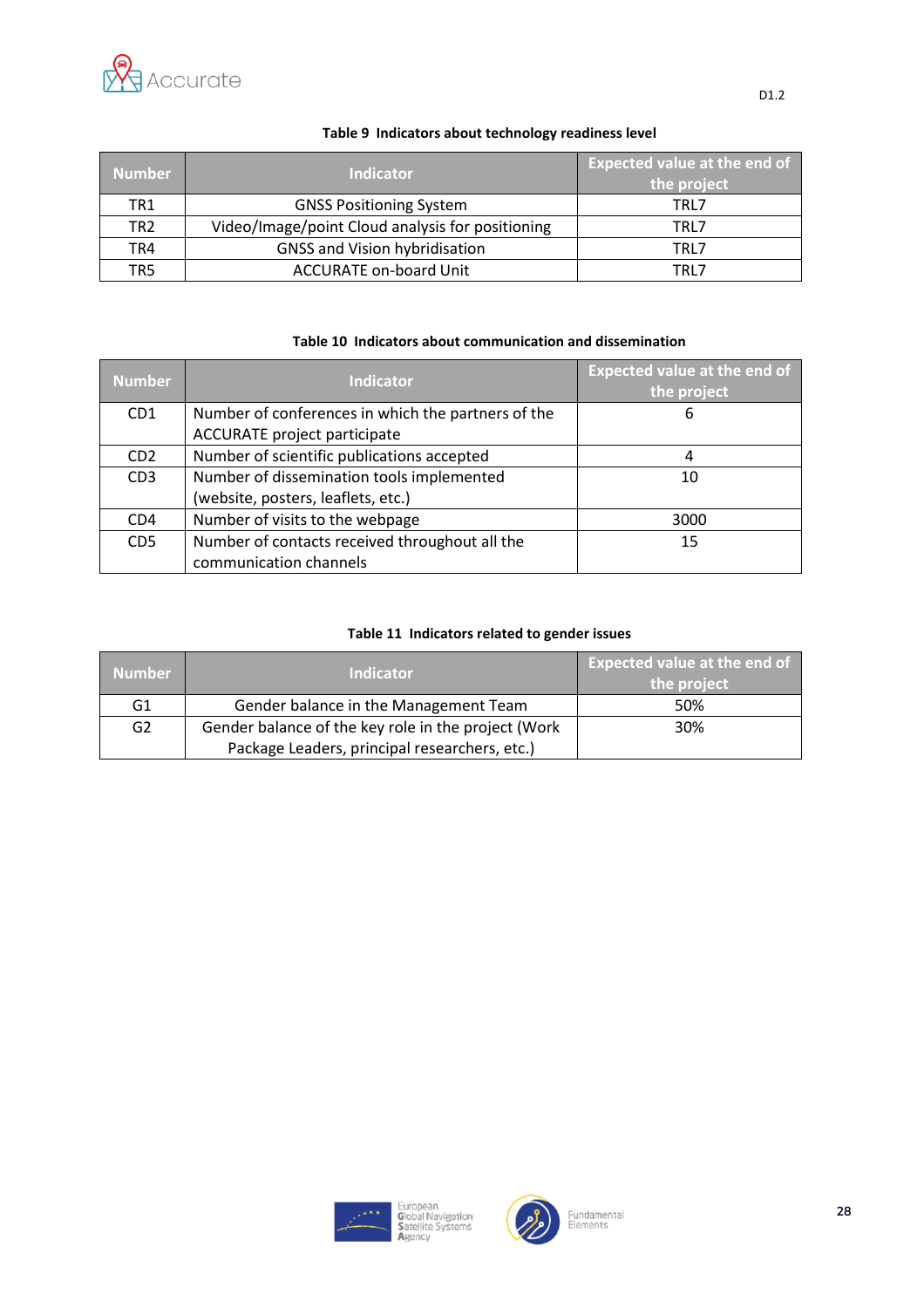

### <span id="page-28-0"></span>**Critical Risks**

Risk is defined as any event potentially precluding the achievement of the objectives of a certain activity or task. Risk management is a balance of judgement so that the risks are minimised without over-emphasising the potential problems. Controlling the risks will help to manage the project to properly achieve the objectives on time and in budget. WP leaders will identify the risks relevant to their activities or tasks and shall be requested to properly and promptly document them to the SC. Risk management requires identification, control and recording of risks, highlighting the consequences and taking the adequate management actions.

To ensure a successful development process, a risk management process has been adopted, intended to enhance the likelihood of success by identifying risk areas early in the cycle, adopting mitigation plans, and planning for escape routes which preserve the essence of ACCURATE in cases of major changes. The process will involve a risk register which will be regularly reviewed by the SC and which will be forwarded to the GSA as part of the regular reporting process (Reports).

In order to guarantee the highest quality risk management in ACCURATE, Project Management Institute's Risk management model<sup>1</sup> and best practices will be adapted to the specific needs of the project. The risk management process that will be followed includes the following steps:

- I. Identification of risks: using prior experiences, participation of the right people, using appropriate methods (e.g., brainstorming, interviews, root-cause analysis, Delphi technique), and registering of the identified risks in a risk log.
- II. Qualitative risk analysis: analyse and assess the probability and the impact or consequences of the identified risks in areas such as cost, schedule, or performance. Calculate and rank risks (e.g., using weighted ranking techniques).
- III. Quantitative risks analysis: use of quantitative models (e.g., Monte Carlo analysis, expected monetary value); only for important risks that can be quantified.
- IV. Plan risk responses: firstly, deciding if the strategy will be to avoid, transfer, mitigate (actions to reduce the probability), or accept (consider adding a contingency reserve).
- V. Monitor and control risks: this involves periodic re-assessments on the already identified risks and new risks identification exercises. Audits of the planed risk responses implementation, definition and planning of corrective actions if needed, and analysis of trends.





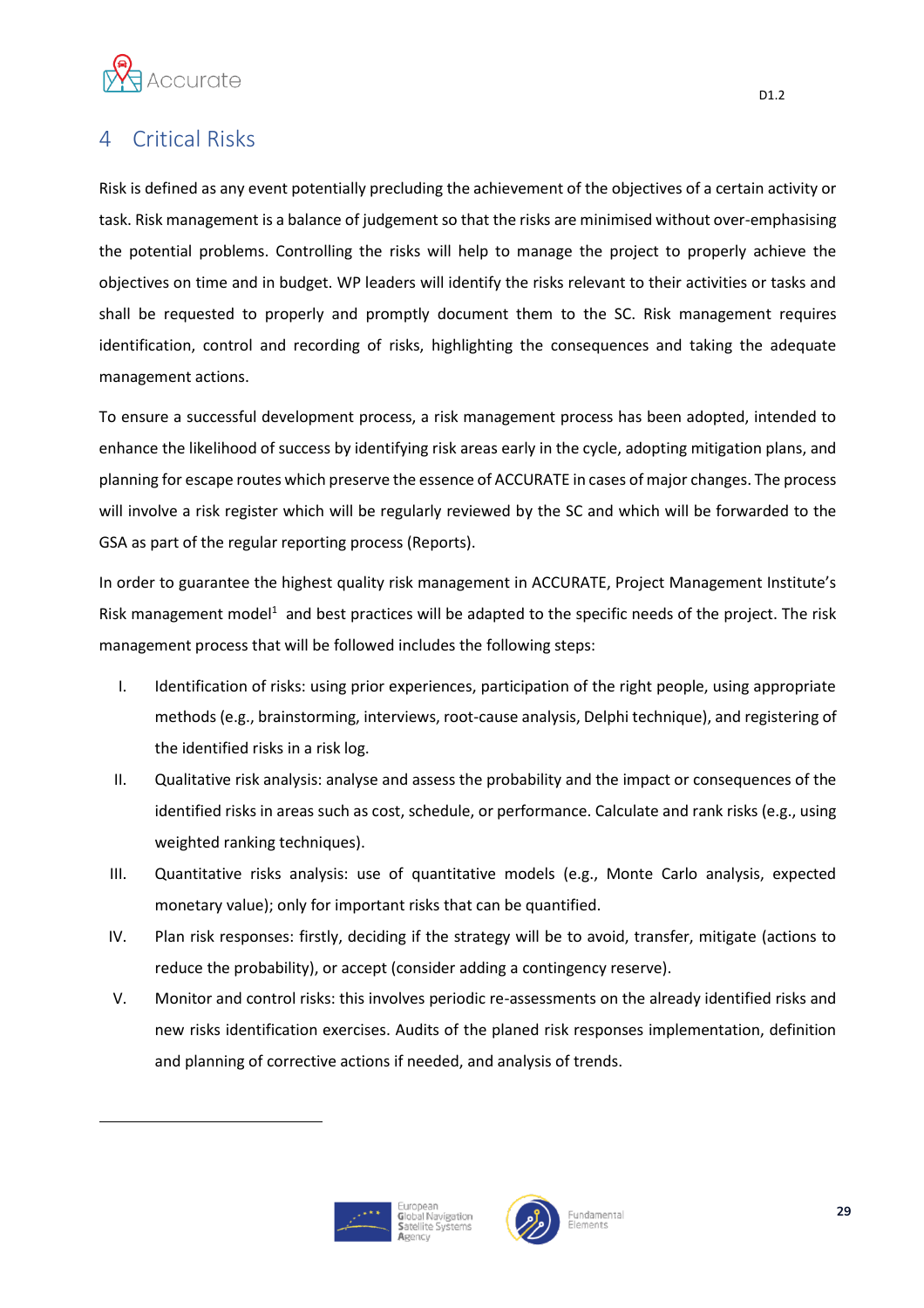

As a first step towards following the appropriate risk policy, the table 12 summarises the critical risks identified during the proposal and grant agreement preparation, related to project implementation, which will be updated during the project. Possible risk mitigation measures are also included. Moreover, the state of the play regarding reference reporting period, mitigation measures applied, risk materialised and actions will be continuously updated for the foreseen risks, and also unforeseen risks will be reported in necessary.

For each risk identified, the assessment will be undertaken according to the following criteria:

| of the<br><b>Description</b><br>risk | Description of the type of risk according (related to Technical,<br>Management/Human, Procedural, Legal, etc.)         |  |  |  |  |
|--------------------------------------|------------------------------------------------------------------------------------------------------------------------|--|--|--|--|
| <b>Effect</b>                        | Assessment of the potential impact of the risk in terms of either schedule, cost<br>or performance (High, Medium, Low) |  |  |  |  |
| Probability                          | Assessment of the probability of risk occurrence (High, Medium, Low)                                                   |  |  |  |  |
| <b>Status</b>                        | Processing status of each identified risk (Open, Closed, Mitigated)                                                    |  |  |  |  |

Each risk shall be analysed to determine its severity and a suitable reporting procedure followed according to the severity.

| <b>Severity</b> | <b>Monitoring and reporting actions</b>                                                                                                                                        |
|-----------------|--------------------------------------------------------------------------------------------------------------------------------------------------------------------------------|
| High            | Unacceptable risk, which includes immediate detailed reporting to the Project<br>Coordinator and immediate action initiation for risk mitigation. High frequency<br>follow-up. |
| Medium          | Unacceptable risk with immediate synthetic reporting to the Project<br>Coordinator and action proposal for risk mitigation. Medium frequency follow-<br>up.                    |
| Low             | Acceptable risk, with no reporting and potentially action proposal for risk<br>mitigation. Low frequency follow-up.                                                            |

The following table describes the most critical project implementation risks identified so far (the status criterion will be added during the project).

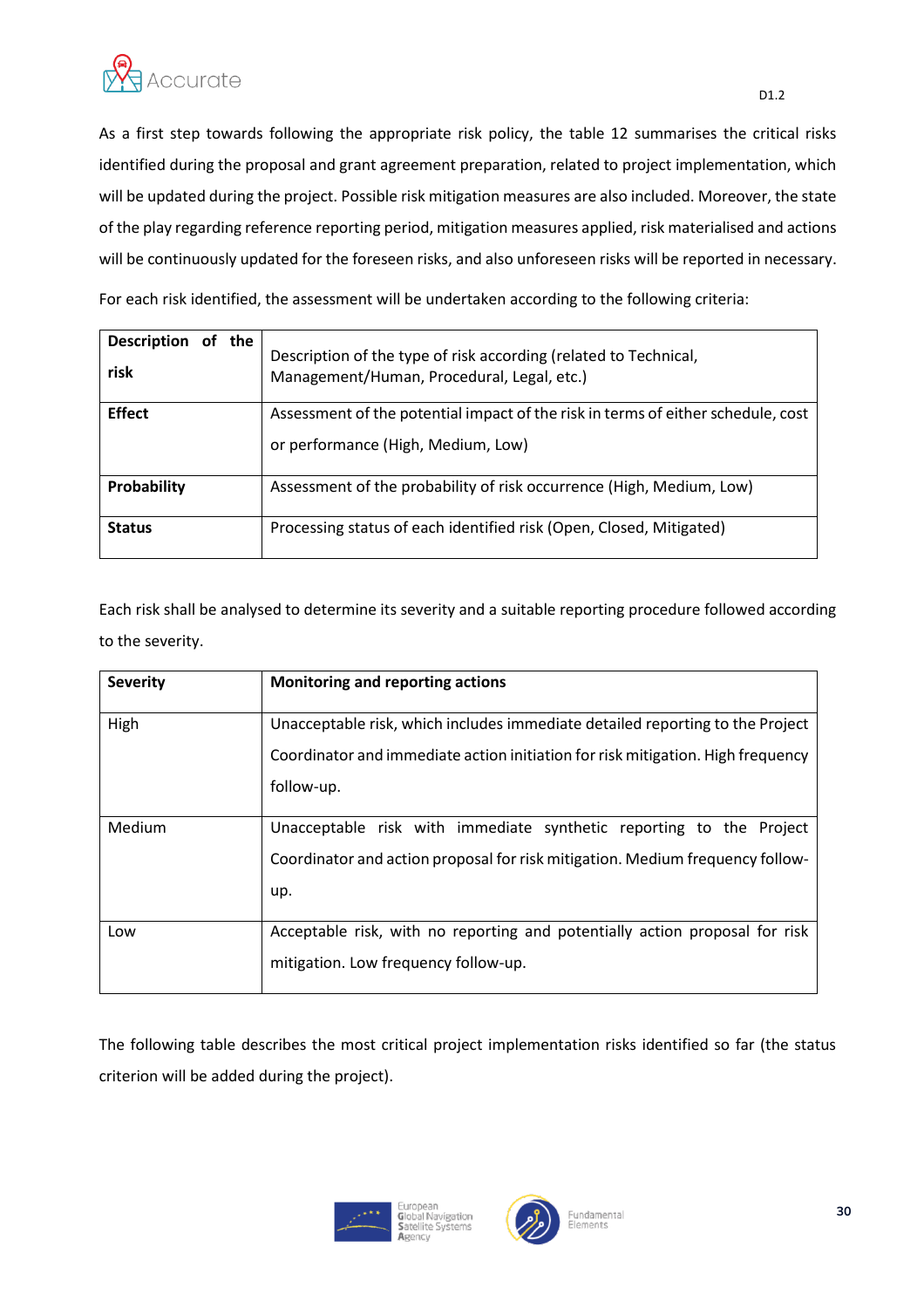

| <b>Risk</b>    | <b>Description</b>                         | <b>Probability</b> | <b>Effect</b> | <b>WP</b> | <b>Risk Mitigation Measures</b>                                                     |
|----------------|--------------------------------------------|--------------------|---------------|-----------|-------------------------------------------------------------------------------------|
| $\mathbf{1}$   | Discrepancies in the                       | Low                | Medium        | WP2,      | Frequent communication within WP will                                               |
|                | technical visions: Project                 |                    |               | WP3,      | solve minor points that may be raised                                               |
|                | delays, adjustment of                      |                    |               | WP4,      |                                                                                     |
|                | contributions                              |                    |               | WP5       |                                                                                     |
| $\overline{2}$ | Technical development                      | Low                | Medium        | WP4       | WP2 and WP3 will issue global                                                       |
|                | diverges from project                      |                    |               |           | specifications and thanks to the phase                                              |
|                | initial goals: Core<br>technical items not |                    |               |           | incremental work plan this risk will be<br>minimised                                |
|                | adequately addressed to                    |                    |               |           |                                                                                     |
|                | meet the project                           |                    |               |           |                                                                                     |
|                | objectives                                 |                    |               |           |                                                                                     |
| 3              | The objectives in terms of                 | Medium             | Medium        | WP4,      | Other techniques (higher precision                                                  |
|                | precision and availability                 |                    |               | WP5       | sensors) will be implemented to improve                                             |
|                | of the positioning                         |                    |               |           | the prototype                                                                       |
|                | information are not                        |                    |               |           |                                                                                     |
|                | reached: The service is                    |                    |               |           |                                                                                     |
|                | not as efficient as                        |                    |               |           |                                                                                     |
|                | expected.                                  |                    |               |           |                                                                                     |
| 4              | Theorical results not                      | Low                | Low           | WP5       | Special effort during the requirements                                              |
|                | achieved                                   |                    |               |           | definition so that the specifications of<br>the system cover all the functional and |
|                |                                            |                    |               |           | performance needs                                                                   |
| 5              | Demo trials are not                        | Low                | Low           | WP5       | An iterative process (2 testing phases)                                             |
|                | successful: The quality of                 |                    |               |           | will be implemented to improve the                                                  |
|                | the AD functionality will                  |                    |               |           | outputs of WP4 in accordance to the test                                            |
|                | not be approved by end                     |                    |               |           | reports of WP5                                                                      |
|                | users                                      |                    |               |           |                                                                                     |
| 6              | <b>External competition</b>                | Low                | Medium        | WP6       | To the consortium knowledge, such                                                   |
|                | impacts on ACCURATE                        |                    |               |           | positioning engine is not in the market                                             |
|                | business case.                             |                    |               |           | yet. Valeo is a leader TIER1 in this sector.                                        |
|                |                                            |                    |               |           | Even if such systems would be close to                                              |
|                |                                            |                    |               |           | entering the market, the short duration                                             |
|                |                                            |                    |               |           | of the project should enable ACCURATE<br>to be among the pioneers on this market    |
| $\overline{7}$ | Dissemination and                          | Medium             | Medium        | WP7       | Special effort during the marketing and                                             |
|                | exploitation of the                        |                    |               |           | dissemination tasks will be carried out.                                            |
|                | product not successful                     |                    |               |           | Extra events and acts will be planned                                               |
|                |                                            |                    |               |           | with stakeholders.                                                                  |
| 8              | Conflicts of interest                      | Low                | High          | WP6       | All partners involved in ACCURATE are                                               |
|                | between partners on                        |                    |               |           | complementary; bringing in the project a                                            |
|                | commercial model                           |                    |               |           | specific expertise that none of the others                                          |
|                |                                            |                    |               |           | could claim to have. There are very few                                             |
|                |                                            |                    |               |           | overlaps in the core business activities of                                         |
|                |                                            |                    |               |           | the consortium partners, reducing the                                               |
|                |                                            |                    |               |           | risk of conflicts of interest.                                                      |

Additional note the actual COVID-19 pandemic situation may affect the possibility of organizing physical meetings. If this is the case Teleconference and webinars will be organized to palliate the effect. However, for the next 6 month the effect of the pandemic situation is neglectable in terms of impact to scheduled activities.



European<br>Global Navigation<br>Satellite Systems

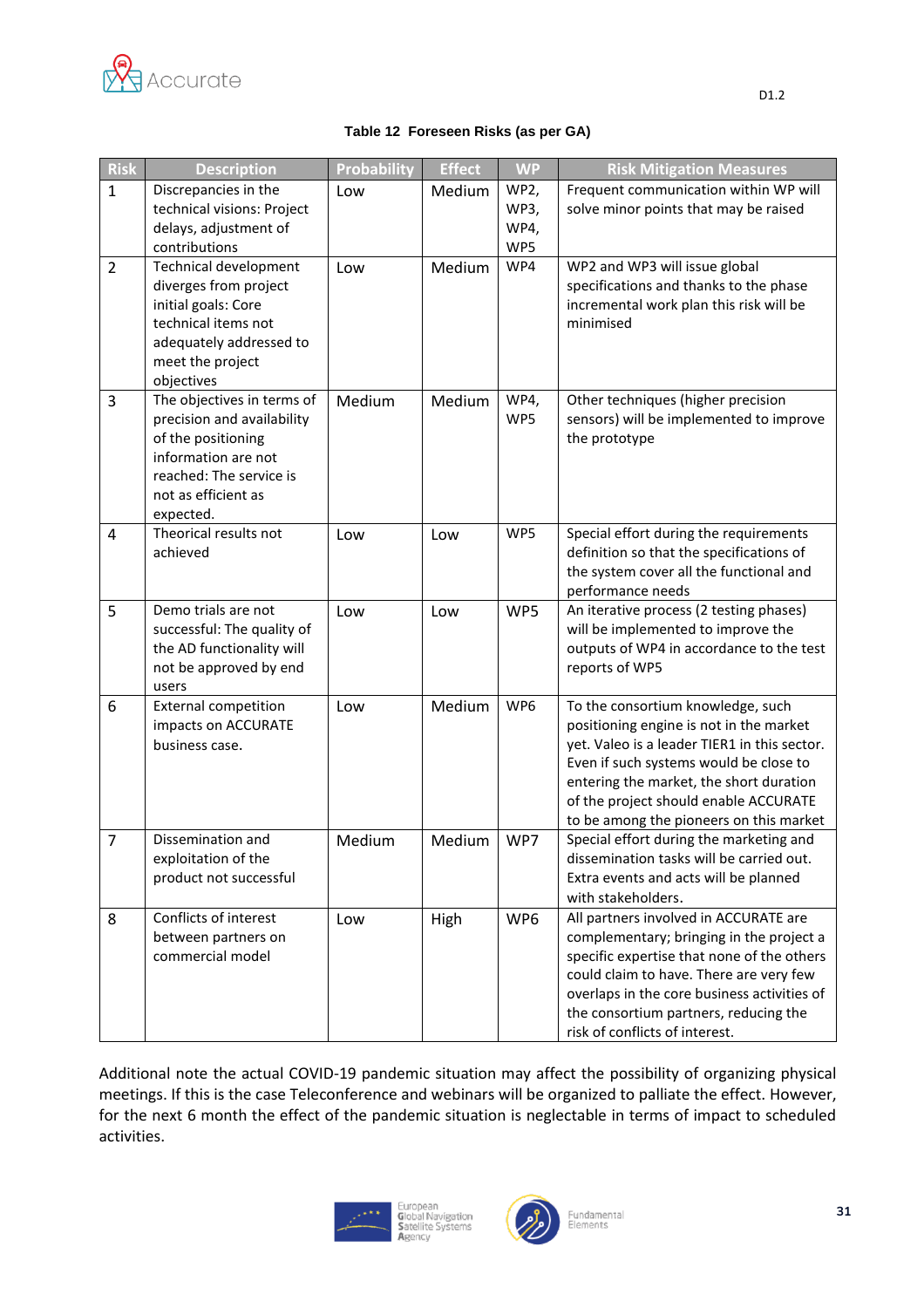

### <span id="page-31-0"></span>5 Conclusions

This document presents two main topics regarding the project management activities. On the one hand this document presents the internal guidelines that will be followed for the appropriate management of the ACCURATE project. This deliverable contains the handbook on project management for ACCURATE describing the project structure, the management structure and main procedures.

On the other hand, this document also presents the internal guidelines that will be followed for the appropriate quality management of the ACCURATE project. This document can be considered as the handbook on project quality assessment for ACCURATE, including links to the project structure (Work Packages, timing, management structure and internal procedures). This deliverable presents the quality assurance plan, with a description of the deliverable preparation rules and the objectives and progress measurement through Key Performance Indicators. Finally, the list of critical risk and mitigation strategies are also described.

Some of the sections in this document (e.g. Risks) will be updated throughout the lifetime of the project, as previously indicated, in order to keep track and measure project progress, undertake corrective actions if needed to meet the ACCURATE plan, identify and manage technical risks, assuring the highest level of quality.



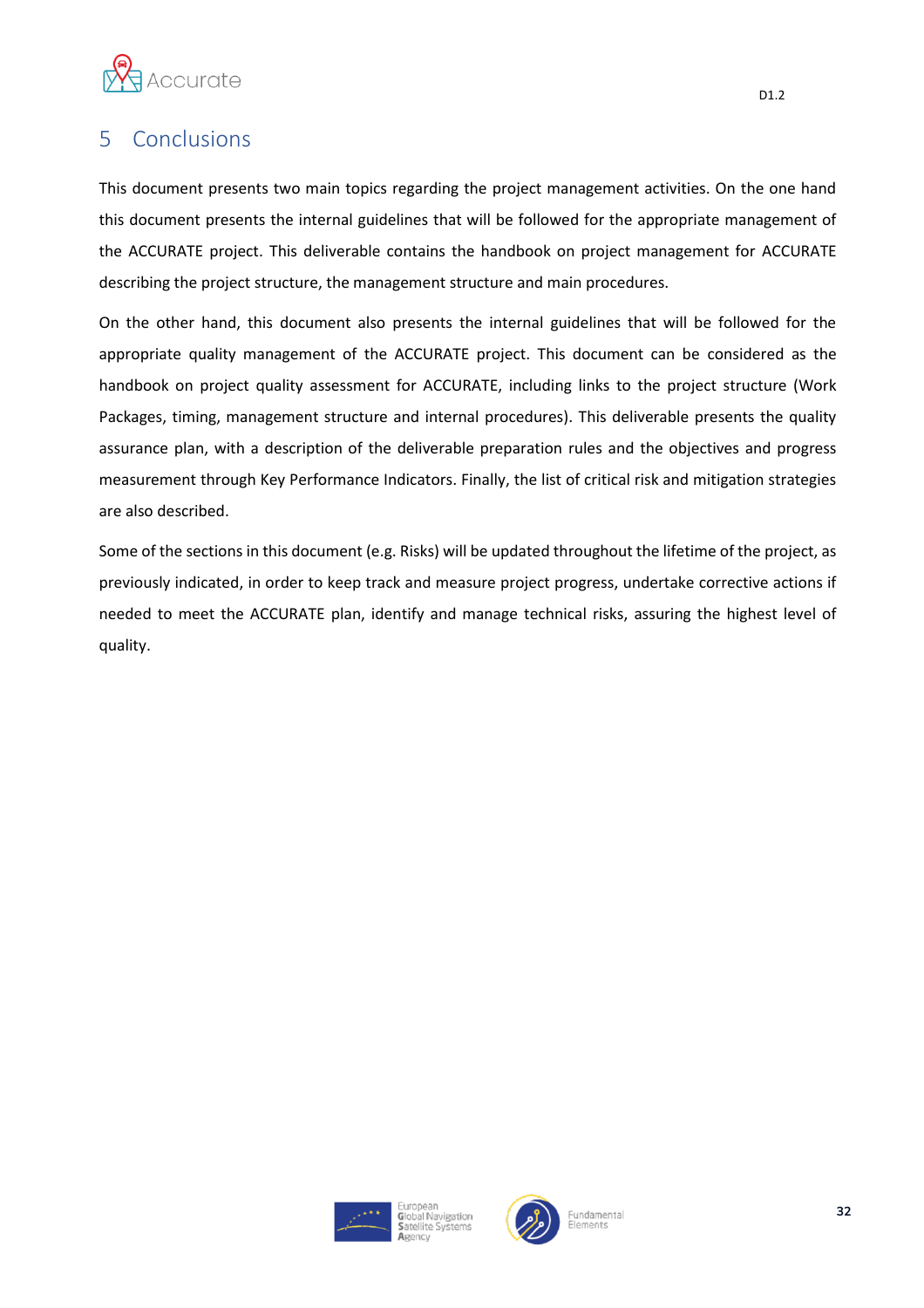

### <span id="page-32-0"></span>6 Annexes

#### <span id="page-32-1"></span>6.1 Annex I: Self-Assessment Audit Questionnaire

|                                                             | Partner<br>Evaluation<br>$1 - 5$ | Coordinator<br><b>Evaluation</b><br>$1 - 5$ |
|-------------------------------------------------------------|----------------------------------|---------------------------------------------|
| <b>Q1 Coordination</b>                                      |                                  |                                             |
| Administrative, Technical, Financial, etc. An overall rough |                                  |                                             |
| evaluation of the performance so far.                       |                                  |                                             |
| <b>Q2 Communication</b>                                     |                                  |                                             |
| Please evaluate the communication between partners and      |                                  |                                             |
| from the coordinator to date.                               |                                  |                                             |
| Q3 Conflict                                                 |                                  |                                             |
| How well has conflict been managed so far?                  |                                  |                                             |
| Q4 Key Roles                                                |                                  |                                             |
| Please Rate the performance of the following Project        |                                  |                                             |
| Principals.                                                 |                                  |                                             |
| Project Manager                                             |                                  |                                             |
| <b>Technical Manager</b>                                    |                                  |                                             |
| <b>Administrative Manager</b>                               |                                  |                                             |
| <b>Innovation Manager</b>                                   |                                  |                                             |
| <b>Q5 Work Package Leaders</b>                              |                                  |                                             |
| Please rate the performance of the following WP leaders.    |                                  |                                             |
| Only if you have had interaction and a dependence on their  |                                  |                                             |
| <b>WPs</b>                                                  |                                  |                                             |
| <b>Q6 Partners</b>                                          |                                  |                                             |
| Please rate the performance of the partners (excluding the  |                                  |                                             |
| coordinator). Only if you have had interaction and a        |                                  |                                             |
| dependence on their WPs.                                    |                                  |                                             |
| Q7 Progress against objectives - Period                     |                                  |                                             |
| How would you rate our progress against objectives for the  |                                  |                                             |
| period?                                                     |                                  |                                             |